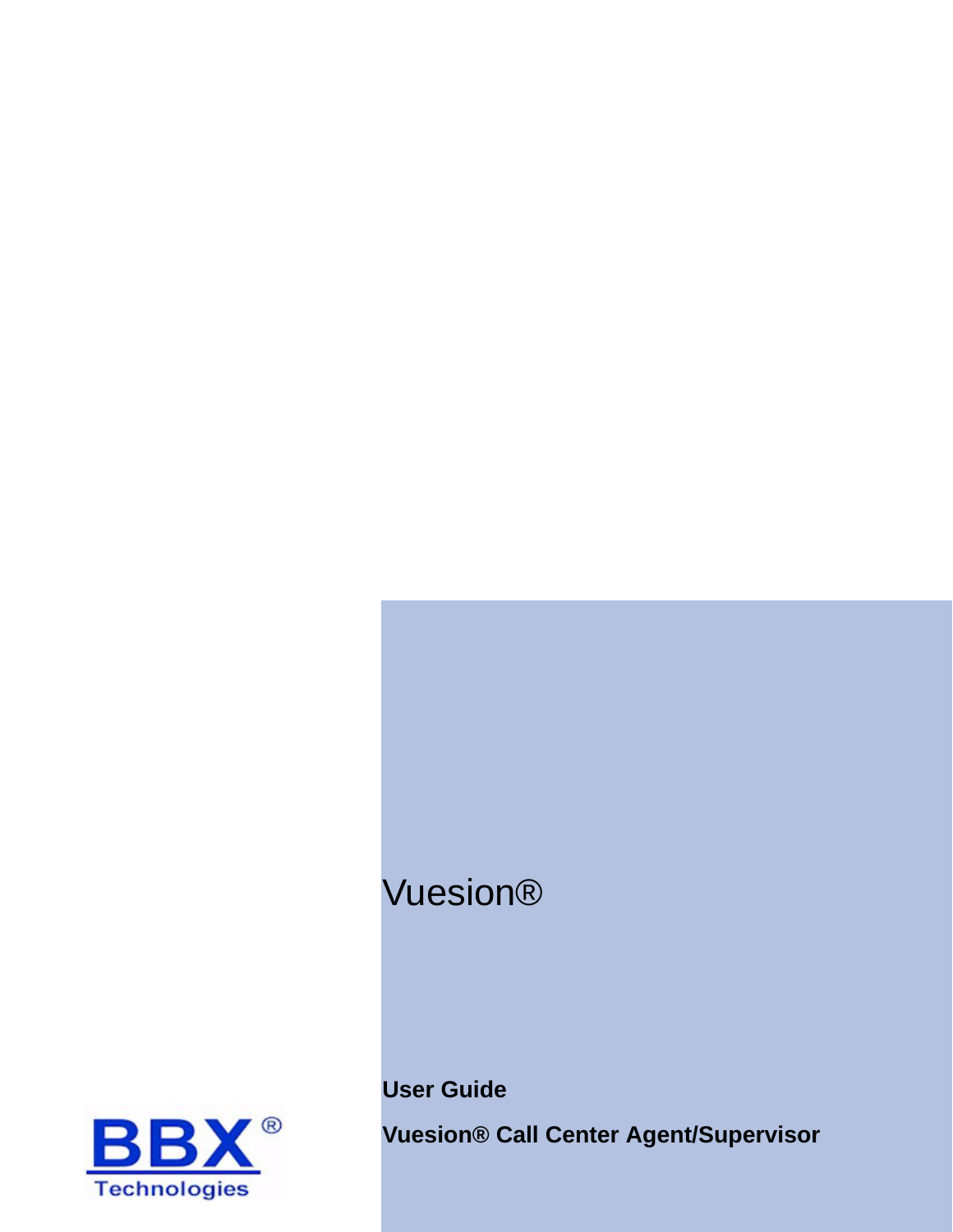Information in this document is furnished only under a customer license agreement or nondisclosure agreement, and may be used or copied only in accordance with the terms of such agreement. The software described in this document is protected by copyright, and may not be copied on any medium except as specifically authorized in the license or nondisclosure agreement.

This document is also protected by copyright, and may not be reproduced or transmitted, in whole or part, by any means, including photocopying, facsimile transmission, or reduction to any electronic medium or machine-readable form, without the express written consent from BBX Technologies, LLC.

Copyright © 2006 BBX Technologies, LLC. All rights reserved.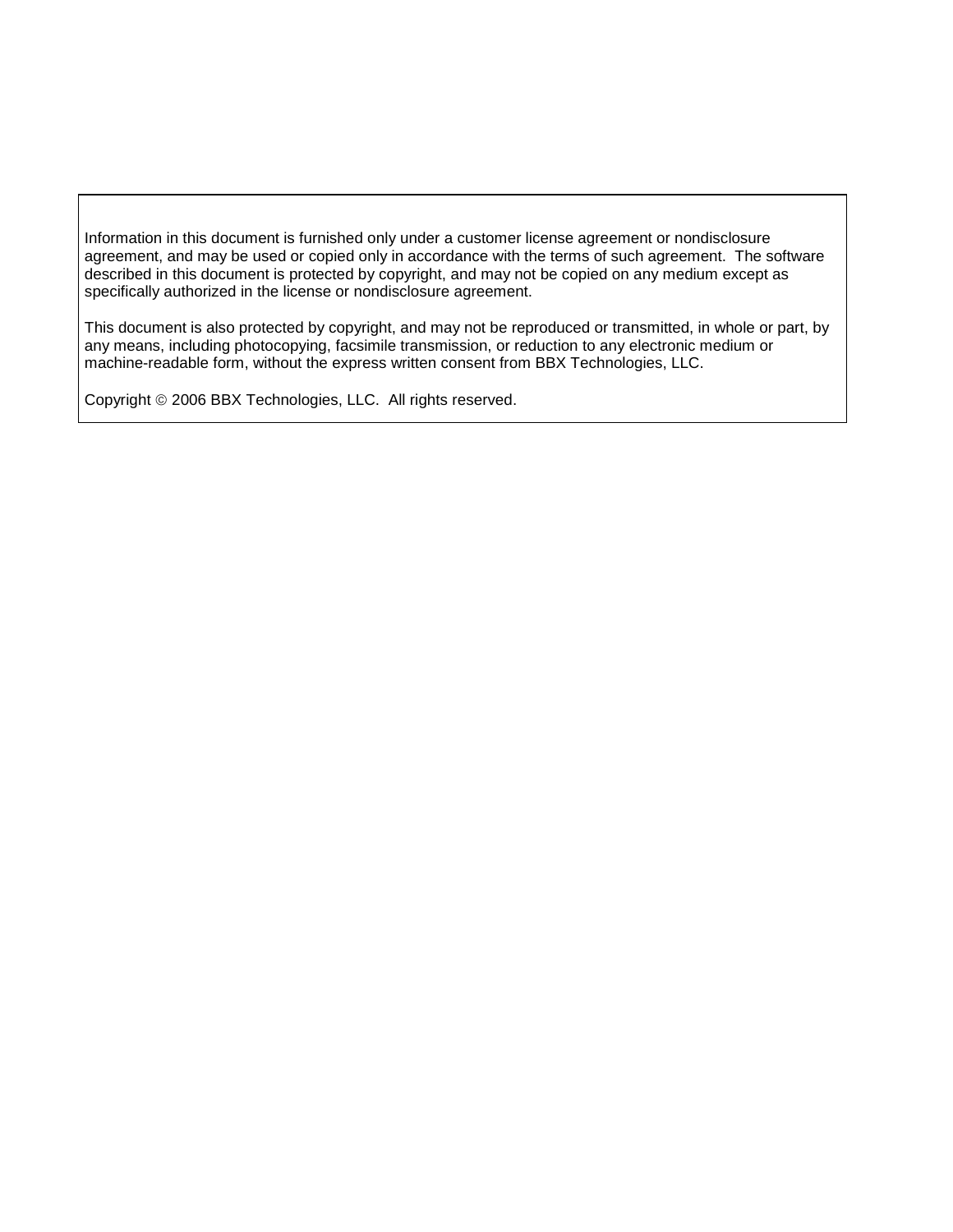## **Contents**

| 1            |                |  |
|--------------|----------------|--|
| $\mathbf{2}$ |                |  |
|              | 2.1            |  |
|              | 2.2            |  |
| 3            |                |  |
| 4            |                |  |
|              | 4.1            |  |
|              | 4.2            |  |
|              | 4.3            |  |
|              | 4.4            |  |
|              | 4.4.1          |  |
|              | 4.4.2          |  |
|              | 4.4.3          |  |
|              | 4.4.4          |  |
|              | 4.4.5          |  |
|              | 4.4.6          |  |
|              | 4.5            |  |
|              | 4.6            |  |
|              | 4.7            |  |
|              | 4.7.1          |  |
|              | 4.7.2          |  |
|              | 4.7.3<br>4.7.4 |  |
|              | 4.7.5          |  |
|              |                |  |
| 5            |                |  |
| 6            |                |  |
|              | 6.1            |  |
|              | 6.2            |  |
|              | 6.3            |  |
|              |                |  |
| 7            |                |  |
|              | 7.1            |  |
|              | 7.1.1          |  |
|              | 7.1.2          |  |
| 8            |                |  |
| 9            |                |  |
|              |                |  |
|              | 9.1            |  |
|              | 9.2            |  |
|              | 9.3<br>9.4     |  |
|              | 9.5            |  |
|              | 9.6            |  |
|              | 9.7            |  |
|              | 9.8            |  |
|              | 9.9            |  |
|              | 9.10           |  |
| 10           |                |  |
|              |                |  |
|              | 10.1<br>10.2   |  |
|              | 10.3           |  |
|              | 10.4           |  |
|              |                |  |
| 11           |                |  |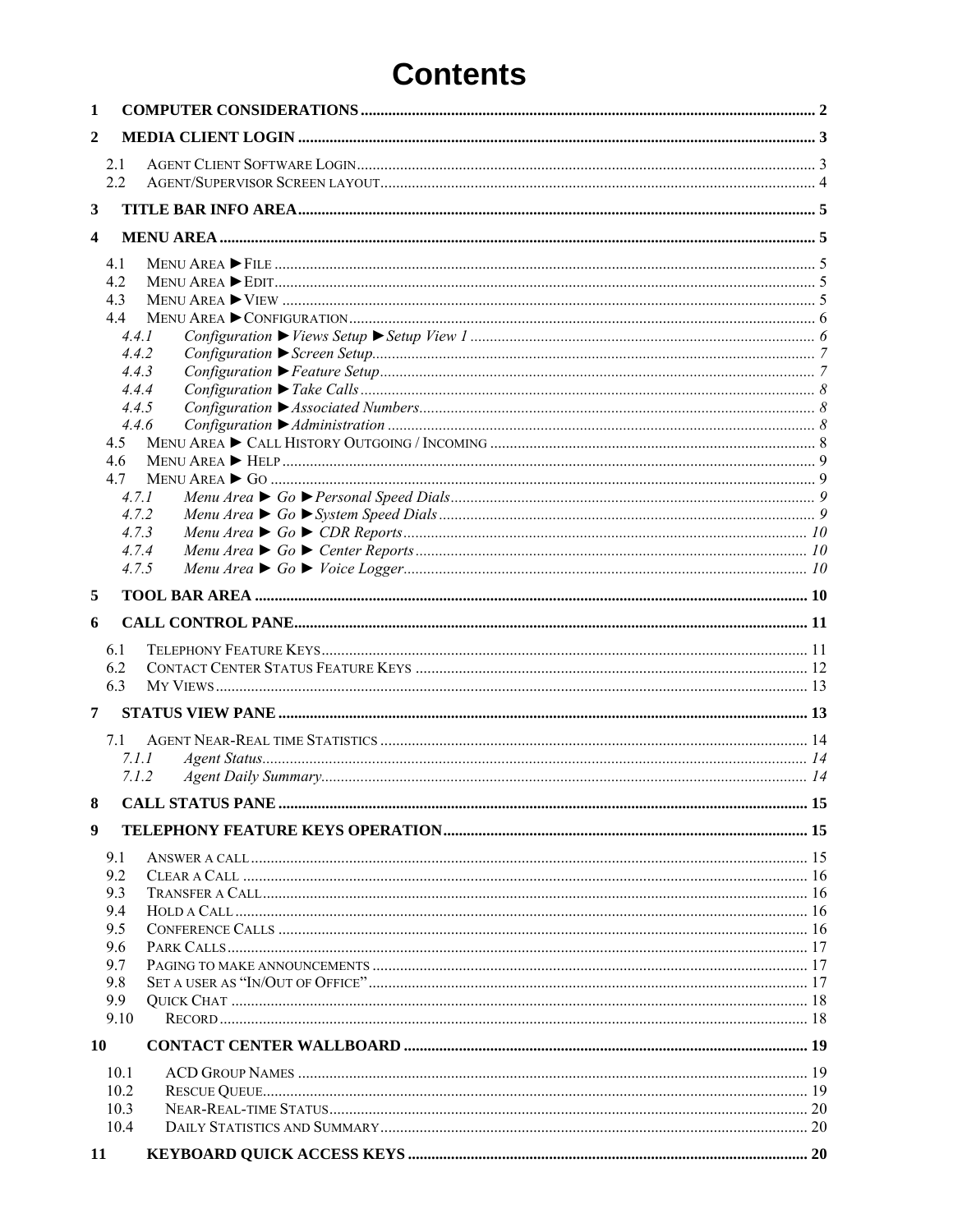### **1 COMPUTER CONSIDERATIONS**

- $\triangleright$  It is paramount that all users have the Permissions and Security rights to allow Read, Write, and Modify functionality of the content in the Vuesion client folder on users C drive.
- $\triangleright$  It is recommended not to use any screen savers since these can affect your ability to process calls.
- $\triangleright$  It is recommended to close the Client Software application before shutdown of the workstation.
- $\triangleright$  It is recommended not to install software of unknown source on the workstation. CTI Media Super Console operates with Microsoft® Office and Microsoft® Outlook, database programs such as Symantec ACT™, Goldmine and others. If the CTI Media Super Console does not function after a new program is installed, please contact your system administrator for information.
- ¾ The CTI Media Super Console software operates on Windows™ 98/NT/XP and Windows™ 2000. Make sure that one of these Operating systems is installed on your computer.
- ¾ Verify that the workstation is connected to a LAN (Local Area Network) in a Windows network. The CTI Media Super Console also operates in a Windows Workgroup environment. If a Novell<sup>™</sup> network is installed make sure that the revision is equal or greater than 5.0.
- $\triangleright$  Minimum requirements for your computer should include 64 MB of RAM, 1 GB hard drive and 10 MB Ethernet (100 MB recommended).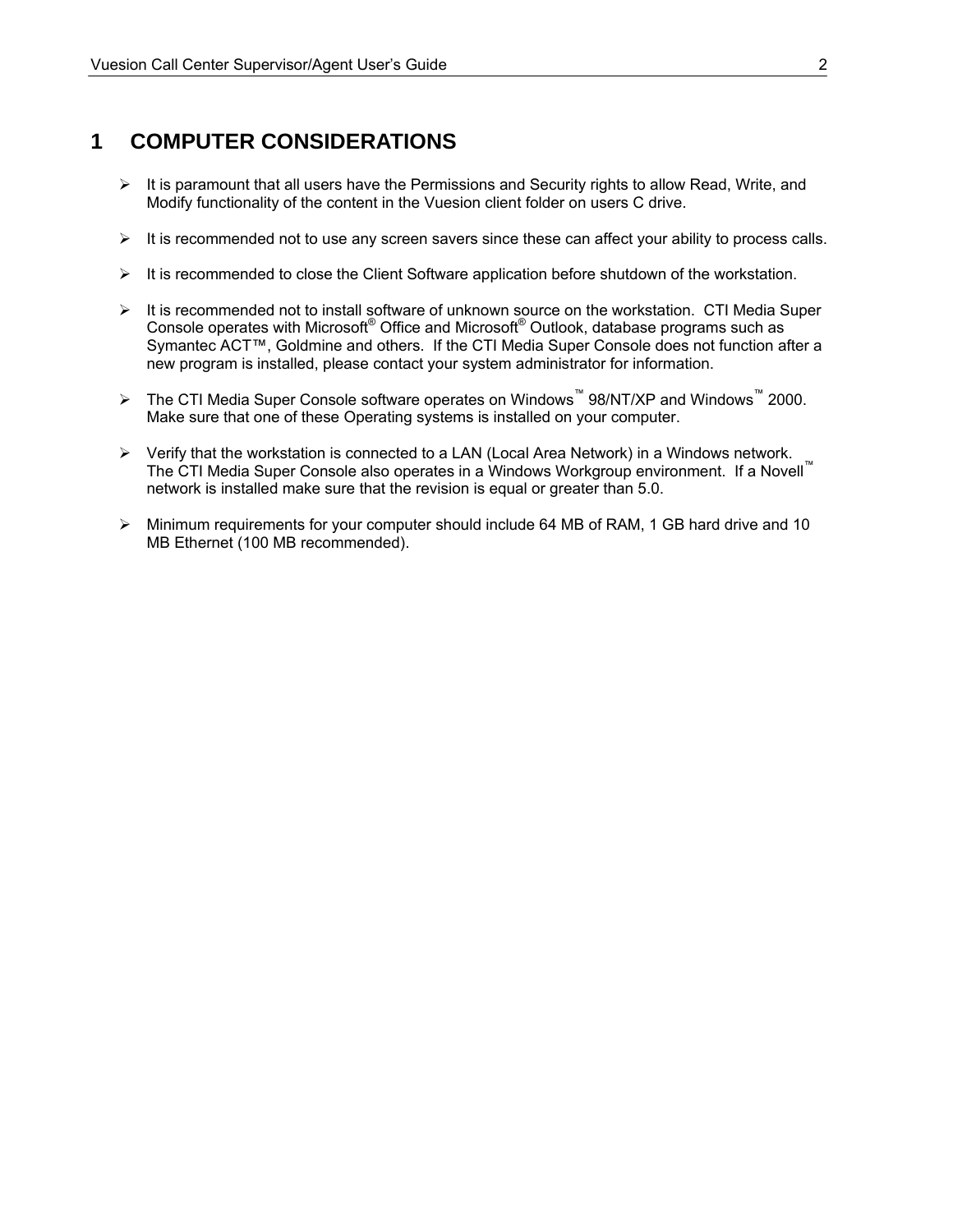### **2 Media Client Login**

#### *2.1 Agent Client Software Login*



- $\triangleright$  Locate the CTI Client icon on the desktop.
- $\triangleright$  Double-Click on that icon to start the login Procedure.



- ¾ Select the login type: **ACD Agent** for contact center agents or **ACD Supervisor** for contact center supervisors.
- ¾ **Last Login**: Click Last Login to by-pass the user ID and password. Once the user logs in for the first time successfully from a PC desktop, subsequent logins are made easier since the user does not have to reenter the extension number, User ID and password. A screen with "Last Login" option is presented. Click on the "Last Login" button to have to immediately log-in.
- ¾ **Login**: This option allows the user to enter an extension number, a User ID and password to login.
- ¾ **Exit**: Cancels the login procedure.

When selecting "**Login**":

- ¾ **Extension #**: Enter your extension number.
- ¾ **User ID**: Enter your User ID.
- ¾ **Password**: Enter your password.

¾

| <b>Client User Login</b> |    |  |  |  |  |  |
|--------------------------|----|--|--|--|--|--|
| Login Information        |    |  |  |  |  |  |
| Extension #:             |    |  |  |  |  |  |
| Use <sub>1D</sub>        |    |  |  |  |  |  |
| Password:                |    |  |  |  |  |  |
|                          |    |  |  |  |  |  |
| Cancel                   | ΠK |  |  |  |  |  |

*Note: If the user attempts to login with an extension number or User ID that are already in use by another user, an error message is provided as seen below. Contact your system administrator for any questions on User IDs configured in the system.* 

In the following example, a user has attempted to login on an extension that is already being used by user ID 9999.

| <b>Client Logins</b> |                                            |
|----------------------|--------------------------------------------|
|                      | Extension: 1034 is alreay used by ID: 9999 |
|                      |                                            |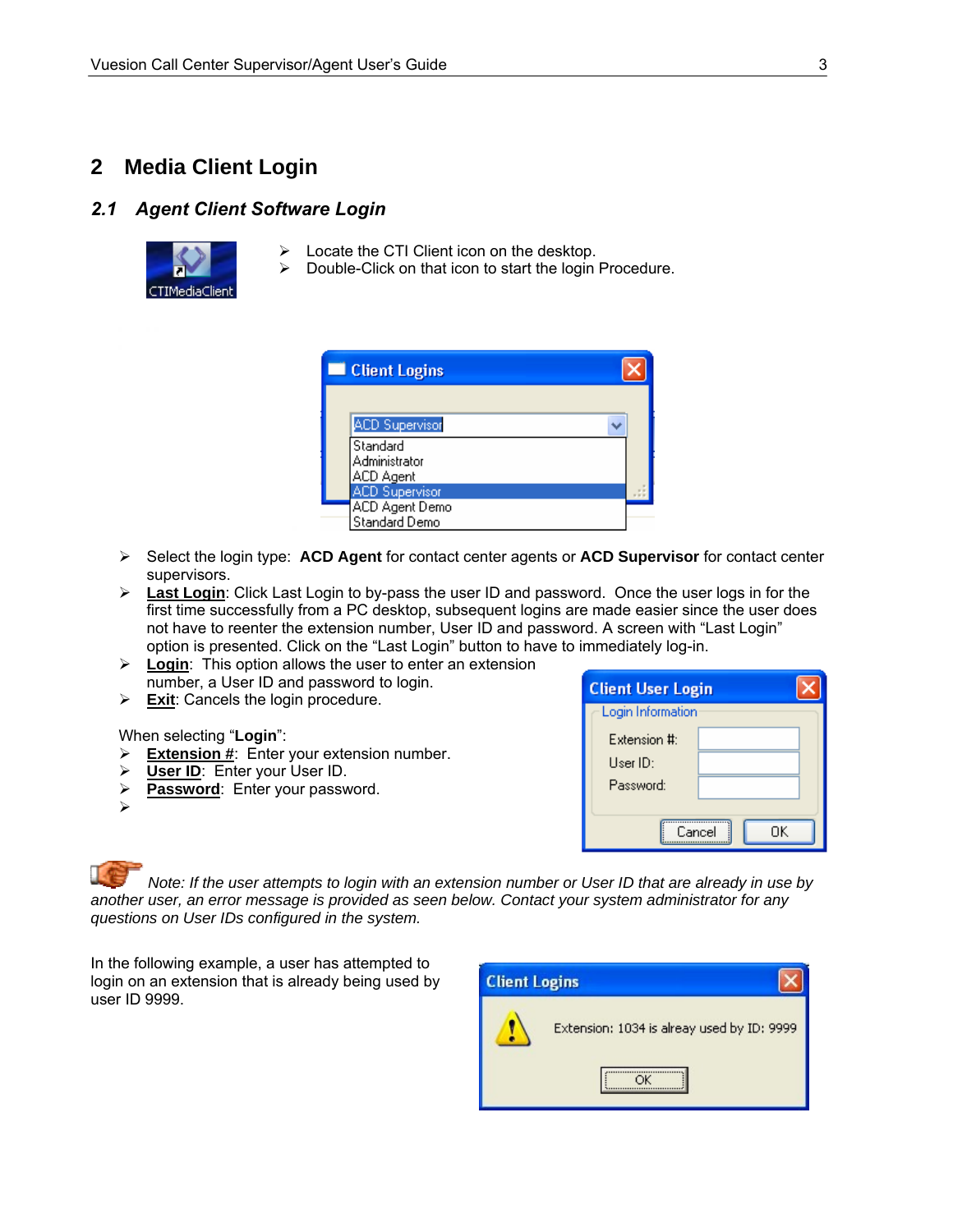Once the login is successful the Standard screen appears.

#### *2.2 Agent/Supervisor Screen layout*

*Call* 



*Contact Center Wallboard*

#### **The Agent/Supervisor screen is composed of 8 areas**:

- ¾ **Title Bar Info**: Shows user name and extension information.
- ¾ **Menu Area**: The Menu Area allows the user to configure the CTI Media Client, access speed dials, and view reports.
- ¾ **Tool Bar**: The Tool bars offer short cut functions to customize the desktop layout.
- ¾ **Dialing Box**: The Dialing box is used for manual dialing.
- ¾ **Call Control Pane**: The Call Control Pane has 3 different views Telephony keys, Contact Center keys, and My Views
- ¾ **Status View Pane**: The Icon Status View allows users to observe the states of other extensions and to manage call routing to these extensions if necessary.
- ¾ **Call Status Pane**: The Call Status area lets the users visualize incoming calls, outgoing calls, and other call related status (hold, transfer, recall, conference …).
- ¾ **Contact Center Wallboard**: Displays real-time daily statistics for the Contact Center groups.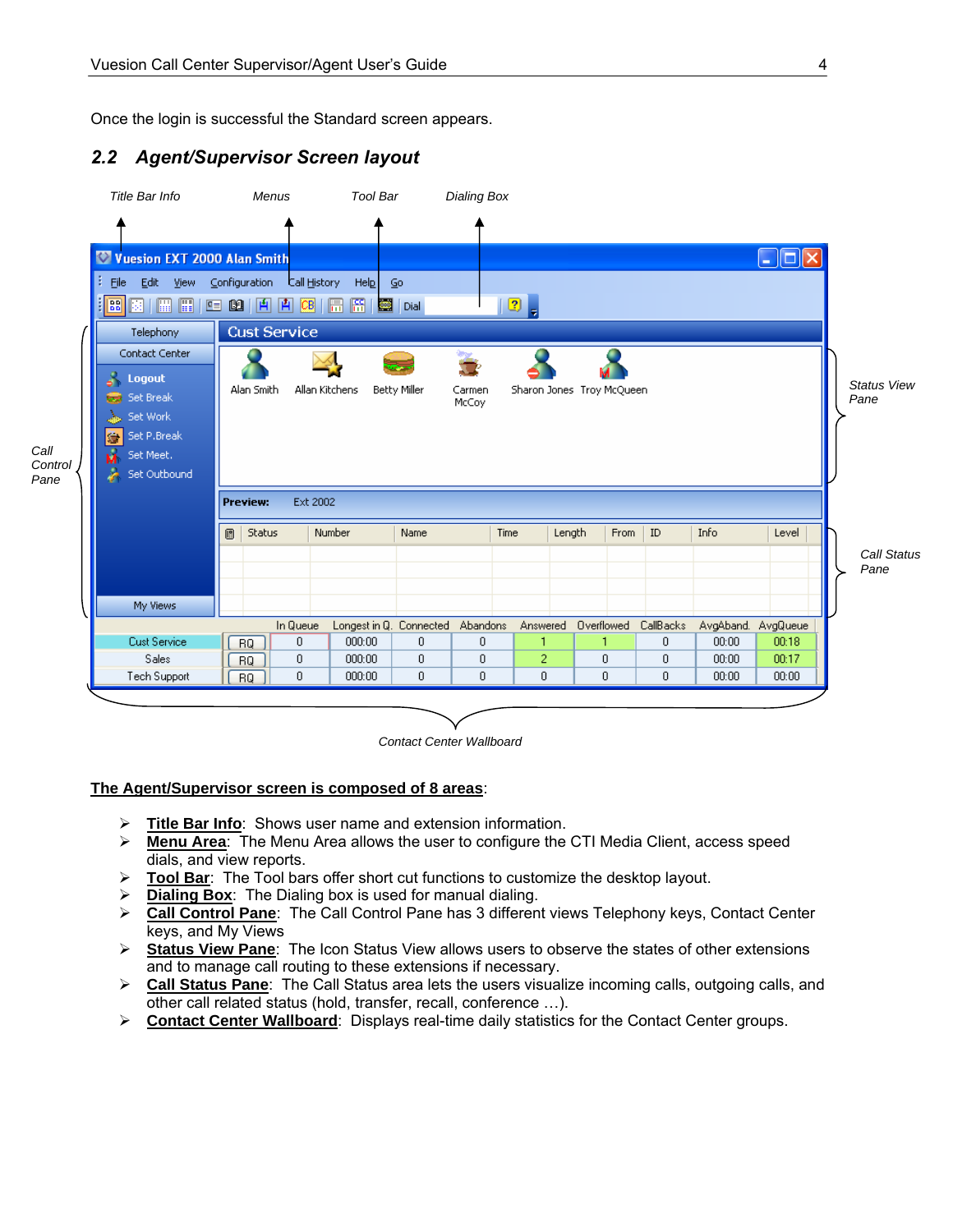### **3 Title Bar Info Area**

#### Vuesion EXT 2000 Alan Smith

The screen title shows user information on the CTI Media Super Console:

 $\triangleright$  The name and extension number of the user currently logged in.

The standard Windows minimize, maximize, and close settings on the top right corner of the Title Bar area.

### **4 Menu Area**

Vuesion EXT 2000 Alan Smith  $\mathsf{L}\boxdot\mathsf{X}$ : File Edit View Configuration Call History Help Go

The menu area allows the user to customize the CTI Media Super Console and access advanced features.

#### *4.1 Menu Area ►File*

- ¾ **Print Setup:** Standard Windows Printer console screen.
- ¾ **Exit:** Closes and exit CTI Media software.
- ¾ **Save Screen:** Saves the screen layout (window size, features keys, and other layout changes).

#### *Note: If the Save Screen is not invoked after configuration changes, all screen customizations are not saved on the next login.*

#### *4.2 Menu Area ►Edit*

Not Applicable.

#### *4.3 Menu Area ►View*

- ¾ **Standard:** When checked, allows visibility and access to the Tool Bar.
- ¾ **Status Bar:** Not Applicable.
- ¾ **Function Bar:** Not Applicable.

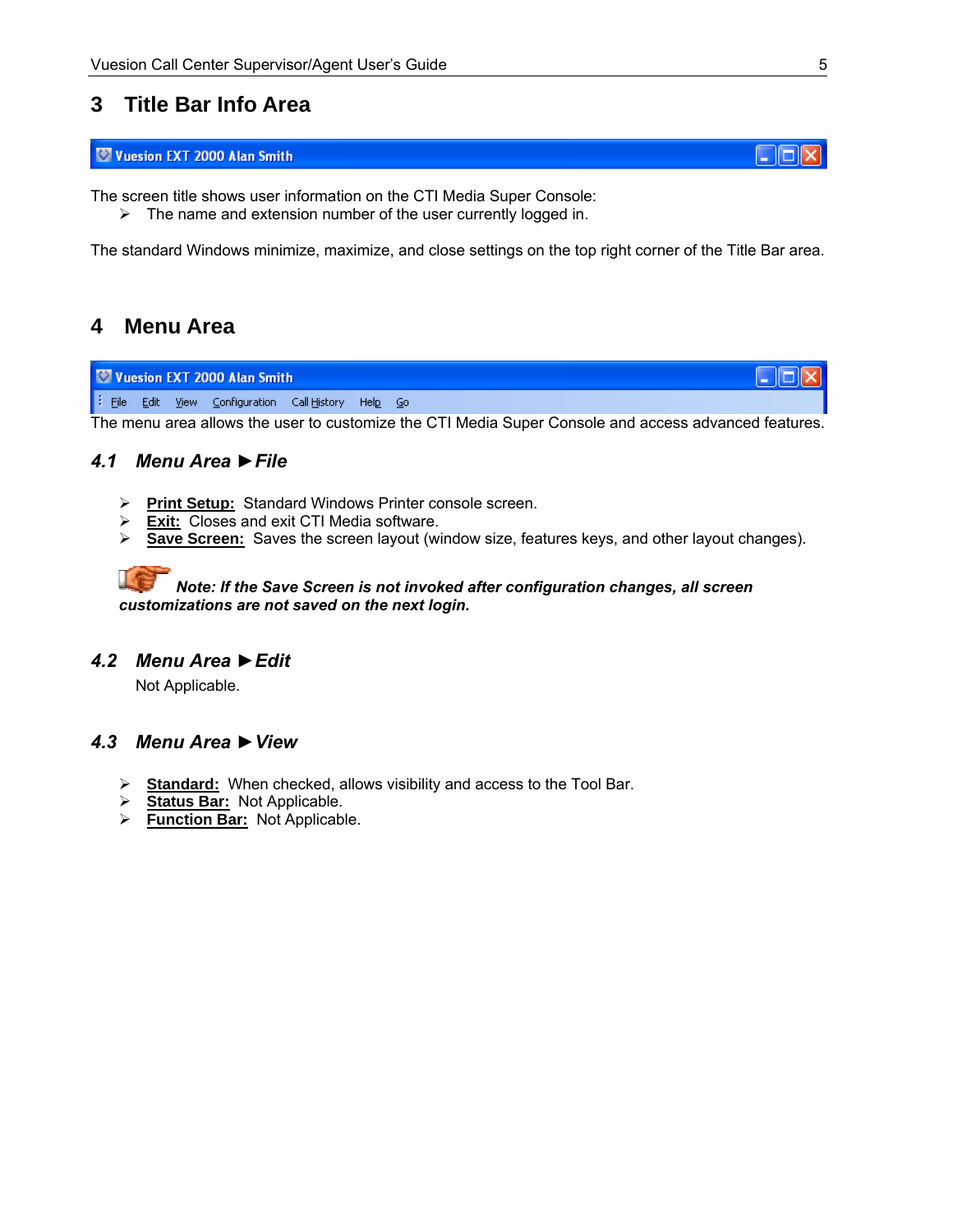#### *4.4 Menu Area ►Configuration*

#### *4.4.1 Configuration ►Views Setup ►Setup View 1*

| Vuesion EXT 2000 Alan Smith                |                         |                           |               |               |                |              |                                               |                                     |                      |
|--------------------------------------------|-------------------------|---------------------------|---------------|---------------|----------------|--------------|-----------------------------------------------|-------------------------------------|----------------------|
| ÷<br>Edit<br>Eile<br>View                  | Configuration           | Call History              | Help          | Go            |                |              |                                               |                                     |                      |
| ■ 图   圖 圖<br>Н                             | <b>Views Setup</b><br>▶ |                           |               | Setup View 1  | 2 <sub>z</sub> |              |                                               |                                     |                      |
| Telephony                                  | Screen Setup            | ×.                        |               | Setup View 2  |                |              | <b>View 2 Configuration: Sales Department</b> |                                     | $\boxed{\mathsf{x}}$ |
| My Views                                   | Feature Setup           | ٠                         |               | Setup View 3  |                |              |                                               |                                     |                      |
|                                            | Feature Keys            |                           |               | Setup View 4  |                | View Name:   |                                               | Sales Department                    |                      |
| <b>SE</b> HR Department<br><b>BE</b> Sales | Take Calls              | ▶                         |               | Setup View 5  |                |              |                                               |                                     |                      |
| <b>Department</b>                          |                         | <b>Associated Numbers</b> |               | Setup View 6  | Visible        | Extens       | <b>First Name</b>                             | Full Name                           | $\hat{\phantom{a}}$  |
| <b>SE</b> Service<br>Department            | Administration          |                           |               | Setup View Z  | Yes            | 2000         |                                               | Alan Smith                          |                      |
| <b>SE</b> Manufacturing                    |                         |                           |               | Setup View 8  | Yes<br>Yes     | 2001<br>2002 |                                               | <b>Betty Davis</b><br>Carol Lindsey |                      |
| View 5<br>$\overline{\mathbf{S}}$          |                         |                           |               | Setup View 9  |                | 2003         |                                               | <b>Dirk Richards</b>                |                      |
| <b>BE</b> View 6                           |                         |                           | Setup View 10 | Yes<br>Yes    | 2004<br>2005   |              | Sammy Hagar<br>Penny Lane                     |                                     |                      |
| <b>BE</b> View 7                           | <b>Preview:</b>         |                           |               |               | Setup View 11  | 2006         | Ronnie Montrose                               |                                     |                      |
| <b>BE</b> View 8                           | <b>Status</b><br>圓      | <b>Number</b>             |               | Setup View 12 |                | 2008<br>2009 |                                               | Ext 2008<br>Ext 2009                |                      |
| <b>BE</b> View 9                           |                         |                           |               |               |                | 2010<br>2011 |                                               | Ext 2010<br>Jon Derrickson          |                      |
| <b>RE</b> View 10                          |                         |                           |               |               | Yes            | 2012         |                                               | Ext 2012                            |                      |
| <b>BE</b> View 11                          |                         |                           |               |               |                | 2030         |                                               | Ext 2030                            |                      |
| $\overline{\mathbf{g}}$ Wiew 12            |                         |                           |               |               |                | 2031<br>2032 |                                               | Ext 2031<br>Ext 2032                |                      |
|                                            |                         |                           |               |               |                | 2033         |                                               | Ext 2033                            |                      |
|                                            |                         |                           |               |               |                | 2034         |                                               | Ext 2034                            |                      |
|                                            |                         |                           |               |               |                | 2035         |                                               | Ext 2035                            |                      |
|                                            |                         |                           |               |               |                | 2036         |                                               | Ext 2036                            |                      |
|                                            |                         |                           |               |               |                | 2037<br>2038 |                                               | Ext 2037<br>Ext 2038                |                      |
|                                            |                         |                           |               |               |                | 2039         |                                               | Fxt 2039                            |                      |
|                                            |                         |                           |               |               |                |              |                                               |                                     | 0K                   |
|                                            |                         |                           |               |               |                |              |                                               |                                     |                      |
|                                            |                         |                           |               |               |                |              |                                               |                                     |                      |
|                                            |                         |                           |               |               |                |              |                                               |                                     |                      |

This configuration item allows the user to add/delete the extension numbers that are shown on each view. If allowed by class of service, the user selects the view to be configured and selects which extensions to be shown for the selected view. The user can repeat these steps for all 12 customizable views if desired.

- **<u>View Setup**  $\rightarrow$  **Setup View ?</u>**: Select the view to be customized (View 1 through View 12).
- ¾ **View Name**: Add the view name (This name will show on the View button of the main screen).
- ¾ **Visible**: Select an extension from the list that will appear on the view. Navigate the mouse to the *"Visible"* field corresponding to the selected extension number. Left click with the mouse to toggle from *" "* to *"Yes".* When *"Yes"* appears the corresponding extension number will show on the selected view. If wanting to take an extension out of the view left mouse click the *"Yes"* to toggle back to ".
- ¾ **Column Names**: Click the column names to toggle from Ascending/Descending order.
- ¾ **OK**: Once all wanted extensions have been included or excluded from the view, click *OK*. The View will automatically update and all icons are rearranged in alphabetical order by full name.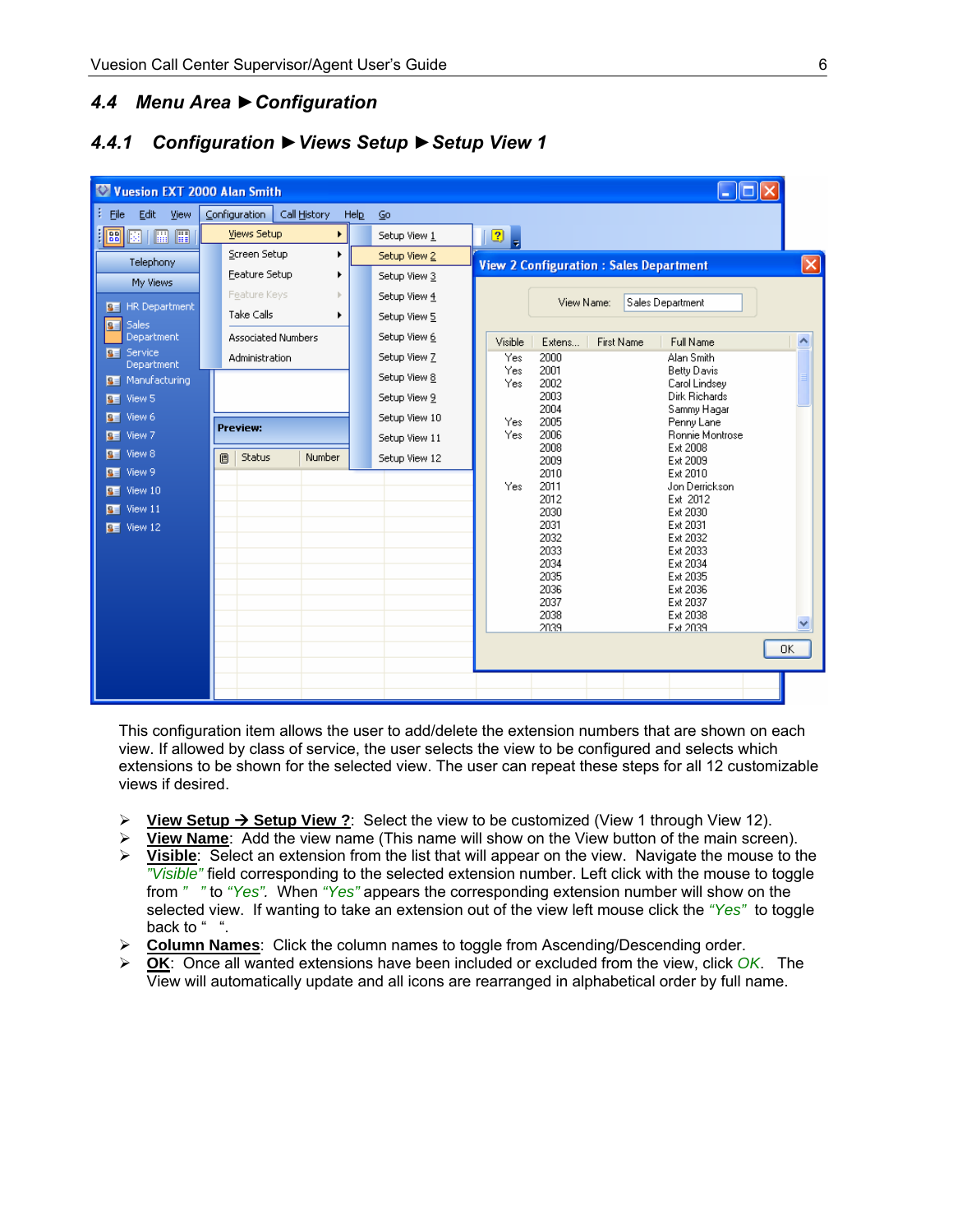#### *4.4.2 Configuration ►Screen Setup*

| Vuesion EXT 2000 Alan Smith                                                 |  |                           |  |                    |          |          |              |            |              |
|-----------------------------------------------------------------------------|--|---------------------------|--|--------------------|----------|----------|--------------|------------|--------------|
| B.<br>Eile<br>Edit<br>Configuration<br>Call History<br>Help<br>View<br>- Go |  |                           |  |                    |          |          |              |            |              |
| 日田園<br>圖<br>圖                                                               |  | Views Setup               |  | 圝<br>Dial          |          | 2)       |              |            |              |
| Telephony                                                                   |  | Screen Setup              |  | Maximize on Answer |          |          |              |            |              |
|                                                                             |  | Feature Setup             |  | Maximize on Ring   |          |          |              |            |              |
| Start Recording<br><b>33</b> Chat                                           |  | Feature Keys              |  | Minimize on Idle   |          |          |              | فية        |              |
| Out of Office                                                               |  | Take Calls                |  | Carol Linds.       | Ext 2499 | Ext 5560 | Jon Derrick. | Penny Lane | Ronnie Mont. |
| <b>R</b> Page                                                               |  | <b>Associated Numbers</b> |  |                    |          |          |              |            |              |
| Day Mode<br>4H                                                              |  | Administration            |  |                    |          |          |              |            |              |

When using CTI Media Super Console, it is possible to minimize the main window and use your computer for other applications like Word Processing, spreadsheets etc…. To avoid maximizing and minimizing the window manually when you need to use your telephone, there are three settings available to automate this process.

- ¾ **Maximize on Answer**: When checked, the CTI Media Super Console screen automatically pops up as soon as the user originates a call or answers an incoming call.
- ¾ **Maximize on Ring**: When checked, the CTI Media Super Console screen automatically pops up when the user receives an incoming call.
- ¾ **Minimize on idle**: When checked, the CTI Media Super Console screen is automatically minimized only when the user clicks on the Release button to clear a call.

#### Vuesion EXT 2000 Alan Smith . 16 File Edit View Configuration | Call History  $\mathsf{Help} = \mathsf{Go}$ 圈圖圖 Views Setup **BB** ▶ **M** Dial  $\boxed{2}$ Screen Setup k  $\overline{\mathbf{C}}$ Telephony Feature Setup ¥ Quick Transfer Start Recording agua Feature Keys Direct Call Pickup **B3** Chat Take Calls ٠ Carol Linds. Ext 2499 Ext 5560 Jon Derrick. Penny Lane Ronnie Mont. Out of Office **Associated Numbers R**<sup>m</sup> Page Administration **Day Mode**

### *4.4.3 Configuration ►Feature Setup*

If allowed by class of service, the user is able to configure the CTI Media Super Console with some feature operation options:

- ¾ **Quick Transfer**: When checked, the user transfers a call simply by a single mouse click on the icon of the desired extension, eliminating the use of the "Transfer" key. If not checked, the user has to click the "Transfer" feature key followed by the icon of the extension (Warm Transfer).
- ¾ **Direct Call Pickup**: When checked, the user can pick up a call from a ringing extension simply by double clicking on the "ringing" icon.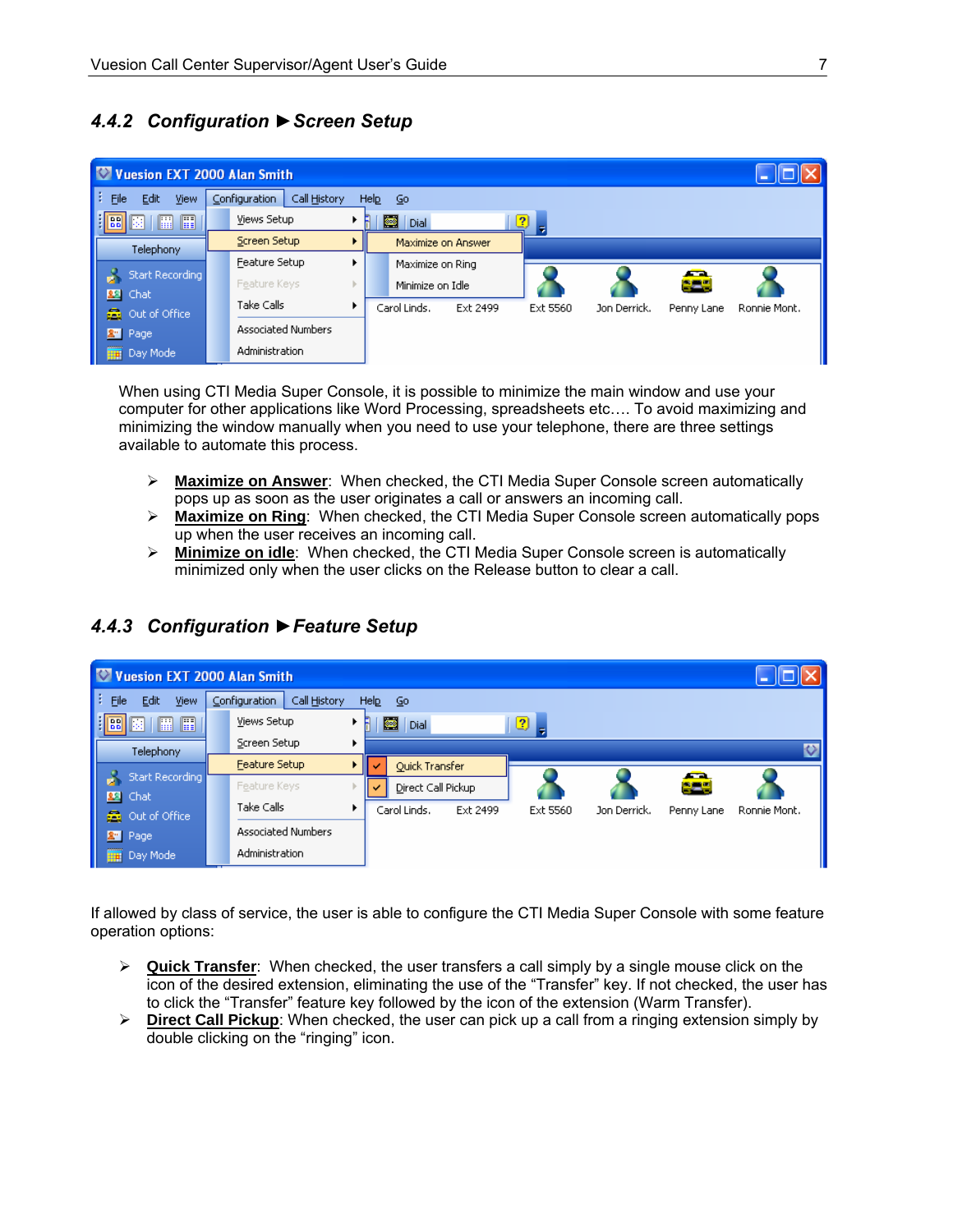#### *4.4.4 Configuration ►Take Calls*

If a Supervisor or Agent is configured not to take calls in a ACD group and wishes to start taken calls, they may do so by navigating to "Take Calls" and clicking "ON".

#### *4.4.5 Configuration ►Associated Numbers*

Not Applicable.

#### *4.4.6 Configuration ►Administration*

Can only be accessed by an Administrator. A password screen will be presented to gain access.

#### *4.5 Menu Area ► Call History Outgoing / Incoming*

The Call History feature provides independent lists for outgoing and incoming calls.

- ¾ **Outgoing**: This window shows the last 800 outgoing calls generated from the station associated with the computer. To redial a number, simply select the number to be called and click on *"Dial"* button.
- ¾ **Incoming**: This window shows the last 800 incoming calls that were answered by the station associated with the computer. To redial a number, simply select the number to be called and click on *"Dial"* button.

Once the Outgoing/Incoming History window is selected, the user is able to view the numbers dialed or received with Caller ID (when available), date and time and duration of the calls.

- ¾ **Clear**: Clears the selected entry.
- ¾ **Clear All**: Clears entire call history.
- ¾ **Dial**: Use this key to dial the selected number.
- ¾ **Exit**: Closes the history window.

| <b>Inbound History</b> |      |            |          |          |               |                     |
|------------------------|------|------------|----------|----------|---------------|---------------------|
| Number                 | Name | Date       | Time     | Duration | <b>Status</b> | $\hat{\phantom{a}}$ |
| -972-665-1002          |      | 04-04-2006 | 08:30:31 | 00:00:58 | UnAnswered    |                     |
| -972-665-1002          |      | 04-04-2006 | 08:19:57 | 00:00:14 | Answered      |                     |
| -972-665-1002          |      | 04-03-2006 | 16:39:58 | 00:00:10 | UnAnswered    |                     |
| -972-665-1002          |      | 04-03-2006 | 16:31:45 | 00:00:23 | UnAnswered    |                     |
| -972-665-1002          |      | 04-03-2006 | 15:36:06 | 00:00:22 | UnAnswered    |                     |
| -972-665-1002          |      | 04-03-2006 | 14:25:41 | 00:00:19 | UnAnswered    |                     |
| -972-665-1002          |      | 04-03-2006 | 14:12:45 | 00:00:13 | UnAnswered    |                     |
| -972-665-1002          |      | 04-03-2006 | 13:45:27 | 00:00:21 | Answered      |                     |
| -972-665-1002          |      | 04-03-2006 | 13:35:04 | 00:09:54 | Answered      |                     |
| -972-665-1002          |      | 04-03-2006 | 13:34:13 | 00:00:19 | Answered      |                     |
| -972-665-1002          |      | 04-03-2006 | 13:32:20 | 00:00:18 | UnAnswered    |                     |
| -972-665-1002          |      | 04-03-2006 | 13:21:37 | 00:01:43 | Answered      |                     |
| <b>BLOWE COE BOACH</b> |      | o Loo pooc | 10.10.00 | oo oo no |               |                     |
| Clear<br>Clear All I   |      | Dial       |          |          | Exit          |                     |

*Note: this is only possible if caller ID is available on the incoming call*.

*Note: For both incoming and outgoing call history, when the buffer reaches 800 calls, the next call overrides the oldest call in the history log so that the log always keeps the most recent 800 calls.*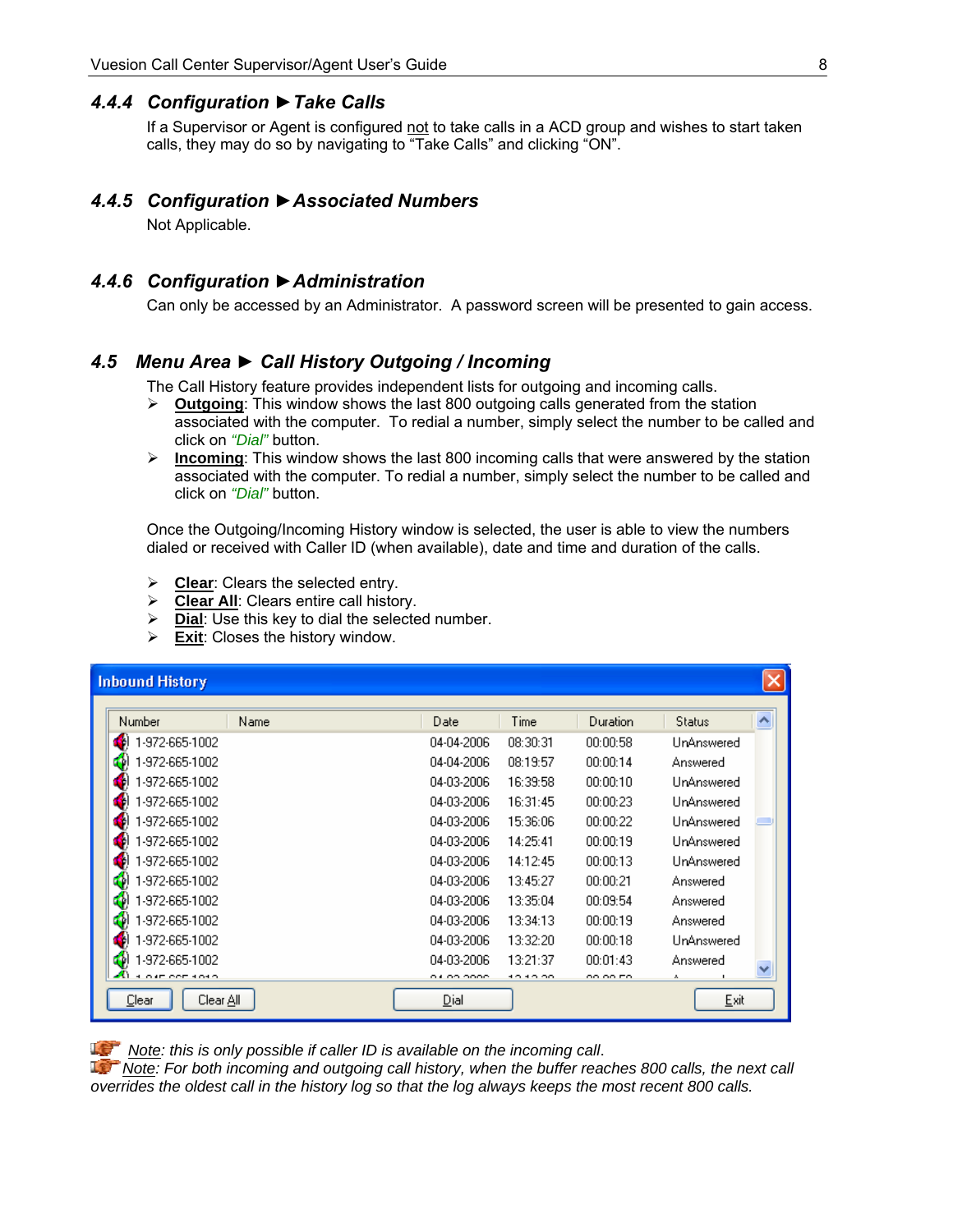#### *4.6 Menu Area ► Help*

- ¾ About BBX CTI: To access revision level of CTI Client software.
- ¾ User's Guide: To access the CTI Client user's guide.
- ¾ Unified FAX Guide: To access the Unified FAX guide.

#### *4.7 Menu Area ► Go*

#### *4.7.1 Menu Area ► Go ►Personal Speed Dials*

| <b>Personal Speed Dials</b>                                                                     |                                                                                  |      |
|-------------------------------------------------------------------------------------------------|----------------------------------------------------------------------------------|------|
| Name<br><b>Bob Crawford</b><br>Christine King<br>Mary Henderson<br>Jennifer Lamb<br>Mark Brower | Number<br>14085551212<br>17145553344<br>12105552456<br>18105550987<br>9725551010 |      |
| Add<br>Dial<br>Delete                                                                           |                                                                                  | Exit |

This screen allows the user to add, delete, or dial personal speed dial numbers. The personal speed dial numbers reside on the user's computer.

- ¾ **Dial**: Select the appropriate personal speed dial number; click "Dial" to make the call.
- ¾ **Delete**: Select the appropriate personal speed dial number, click "Delete" to remove the personal speed dial from the list.
- ¾ **Add**: Enter the personal speed dial name, enter the personal speed dial number, click OK to save or Cancel to abort.

| <b>Add New Speed Dial</b> |                      |        |
|---------------------------|----------------------|--------|
|                           | Name: Mary Henderson | OΚ     |
|                           | Number: 12105552456  | Cancel |
|                           |                      |        |

#### *4.7.2 Menu Area ► Go ►System Speed Dials*

This screen looks and configures just like the Personal Speed Dials. However, the System Speed Dial numbers reside on the server and are accessible by all users that have a CTI Media Super Console.

¾ **Dial**: Select the appropriate personal speed dial number; click "Dial" to make the call.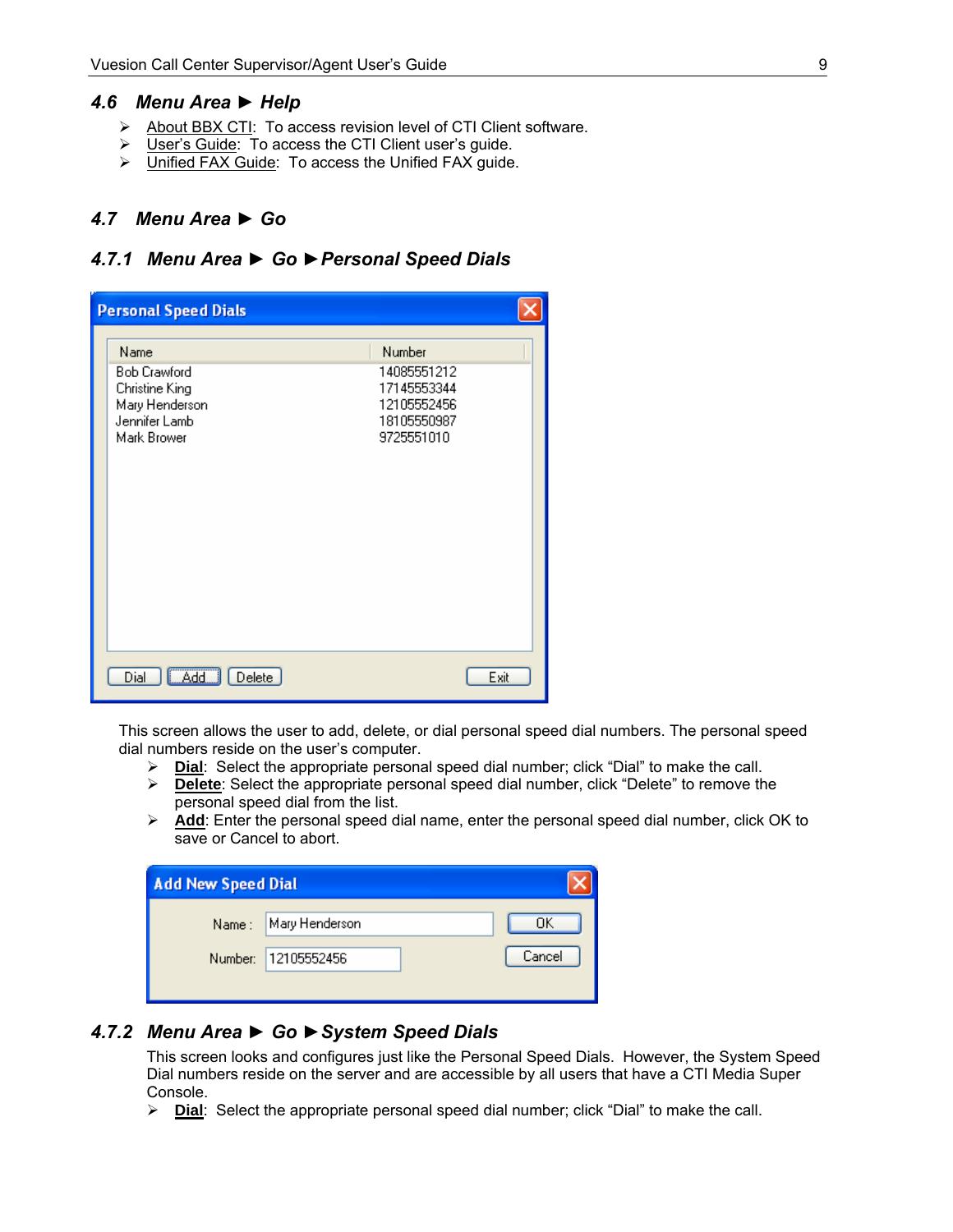- ¾ **Delete**: Select the appropriate personal speed dial number, click "Delete" to remove the personal speed dial from the list.
- ¾ **Add**: Enter the personal speed dial name, enter the personal speed dial number, click OK to save or Cancel to abort.

#### *4.7.3 Menu Area ► Go ► CDR Reports*

Allows user access to Standard Call Reports and only accessible if allowed in Class Of Service.

#### *4.7.4 Menu Area ► Go ► Center Reports*

Only applicable and accessible for Supervisor agents if allowed in Class Of Service.

#### *4.7.5 Menu Area ► Go ► Voice Logger*

Only accessible for Supervisor use if licensed on the Vuesion Server.

### **5 Tool Bar Area**

| DD.<br>DD.<br>Large Icons             | This button when selected displays large icons for the viewable extensions in each view<br>shown in the Status View area.                                  |
|---------------------------------------|------------------------------------------------------------------------------------------------------------------------------------------------------------|
| Small Icons                           | This button when selected displays small icons for the viewable extensions in each view<br>shown in the Status View area. Icons are arranged horizontally. |
| : : :<br>ш<br>Lists                   | This button when selected displays small icons for the viewable extensions in each view<br>shown in the Status View area. Icons are arranged vertically.   |
| ⊞≣<br><b>Full Row Details</b>         | This button, when selected, displays small icons with details for the extension shown on<br>the view screen.                                               |
| <b>Personal Speed</b><br><b>Dials</b> | This button is a shortcut to the users Personal Speed Dials. It has the same effect as<br>clicking "Personal Speed Dials" from the Menu area               |
| $\mathbb H$<br>System Speed<br>Dials  | This button is a shortcut to the System Speed Dials of the client. It has the same effect<br>as clicking "System Speed Dials" from the Menu area.          |
| Incoming/Outgoing<br>Call History     | These buttons are shortcuts to the users Incoming and Outgoing Call History. They<br>have the same effect as clicking "Call History" from the Menu area.   |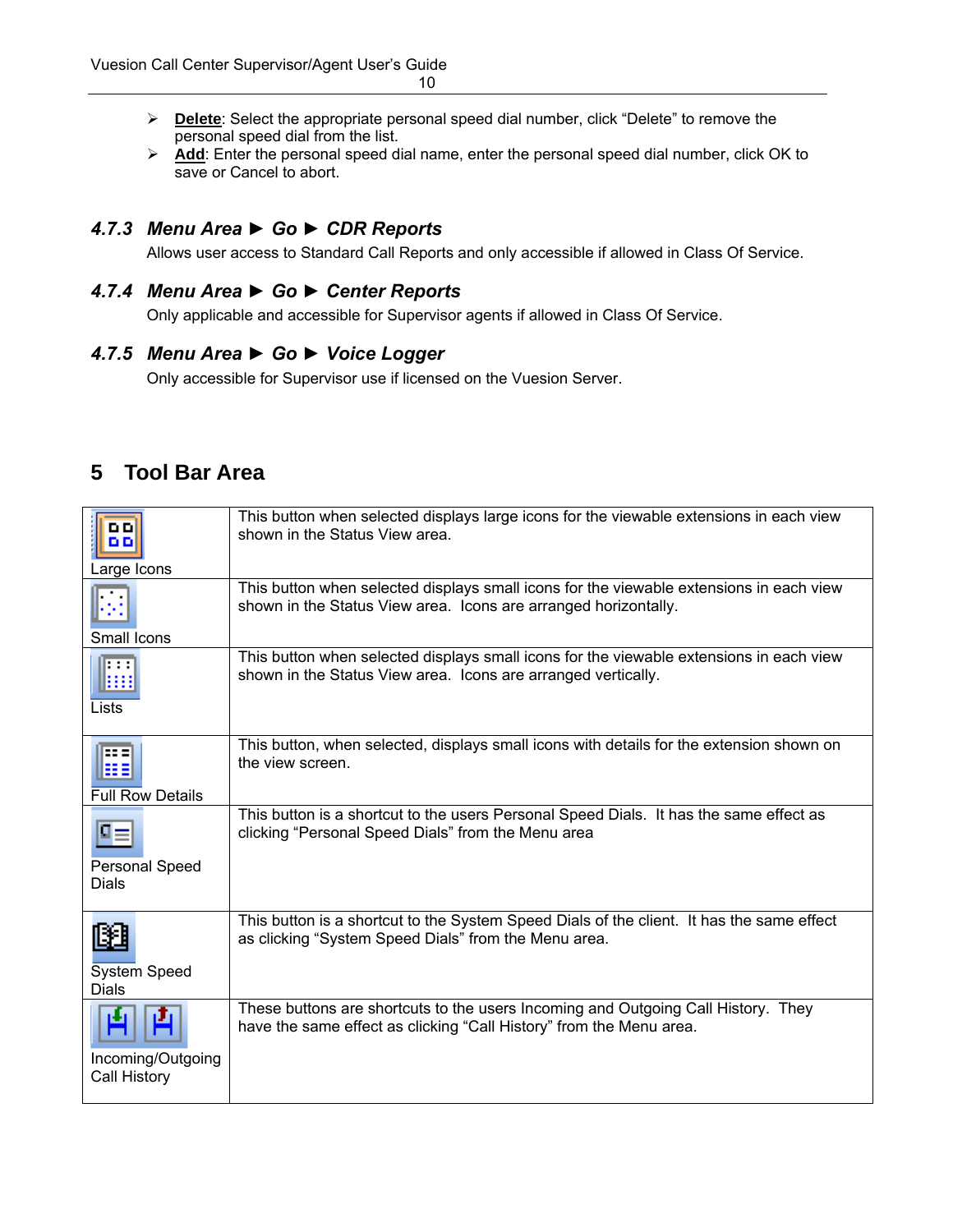| <b>Outgoing Calls</b><br>with Callbacks                   | This button should only be accessed when an agent wants to retry dialing a "Callback"<br>call when the first attempt to contact the customer was not successful. The feature<br>"Callback" is a licensed feature and must be enabled on the Server for accessibility.                                                                                                                                                                                                                                   |
|-----------------------------------------------------------|---------------------------------------------------------------------------------------------------------------------------------------------------------------------------------------------------------------------------------------------------------------------------------------------------------------------------------------------------------------------------------------------------------------------------------------------------------------------------------------------------------|
| ⊫≔<br>Ш                                                   | This button is a shortcut to the Standard Reports. It has the same effect as clicking<br>"Standard Reports" from the Menu area.                                                                                                                                                                                                                                                                                                                                                                         |
| Standard Reports<br>œ<br>11 I I<br>Call Center<br>Reports | This button is a shortcut to the Call Center Reports. It has the same effect as clicking<br>"Center Reports" from the Menu area.                                                                                                                                                                                                                                                                                                                                                                        |
| <b>Voice Recorder</b>                                     | This button is a shortcut to the Voice Logger. It has the same effect as clicking "Voice<br>Logger" from the Menu area.                                                                                                                                                                                                                                                                                                                                                                                 |
| Help                                                      | This button is a shortcut to Help. It has the same effect as clicking "Help" from the<br>Menu area.                                                                                                                                                                                                                                                                                                                                                                                                     |
| Dial 19724443456<br>Dialing Box                           | In order to dial a local or long distance number, click inside the dial box, type number to<br>be dialed followed by pressing <enter> on the keyboard. Dialing 9 to access outside<br/>dialing is not necessary. However, if dialing long distance the 1 may not be necessary if<br/>the local Area Codes are defined in the Switch txt file on the Vuesion Server. Even if<br/>the Local Area Codes are defined, the 1 will be absorbed and will not prohibit the client<br/>from dialing out.</enter> |

## **6 Call Control Pane**

### *6.1 Telephony Feature Keys*



- ¾ **Start Recording**: Click to start a "Live Recording" and click again to stop recording.
- ¾ **Set Monitor**: Click to start a monitoring session (Supervisor Only).
- ¾ **Chat**: Click to start an internal chat session.
- ¾ **Out of Office**: Should not be used by Call Center users.
- ¾ **Conference**: Click to initiate a conference call.
- 
- **EXA Voicemail:** Click to retrieve user's voice mail.<br>
► **Park Idle:** Click to place a call into a "Call Park Park Idle: Click to place a call into a "Call Park Orbit".
- ¾ **Transfer**: Click to start a "Supervised" transfer.
- ¾ **Hold**: Click to place a connected call on hold and click again to retrieve held call.
- ¾ **Release**: Click to release a call.
- ¾ **Answer**: Click to answer an incoming call.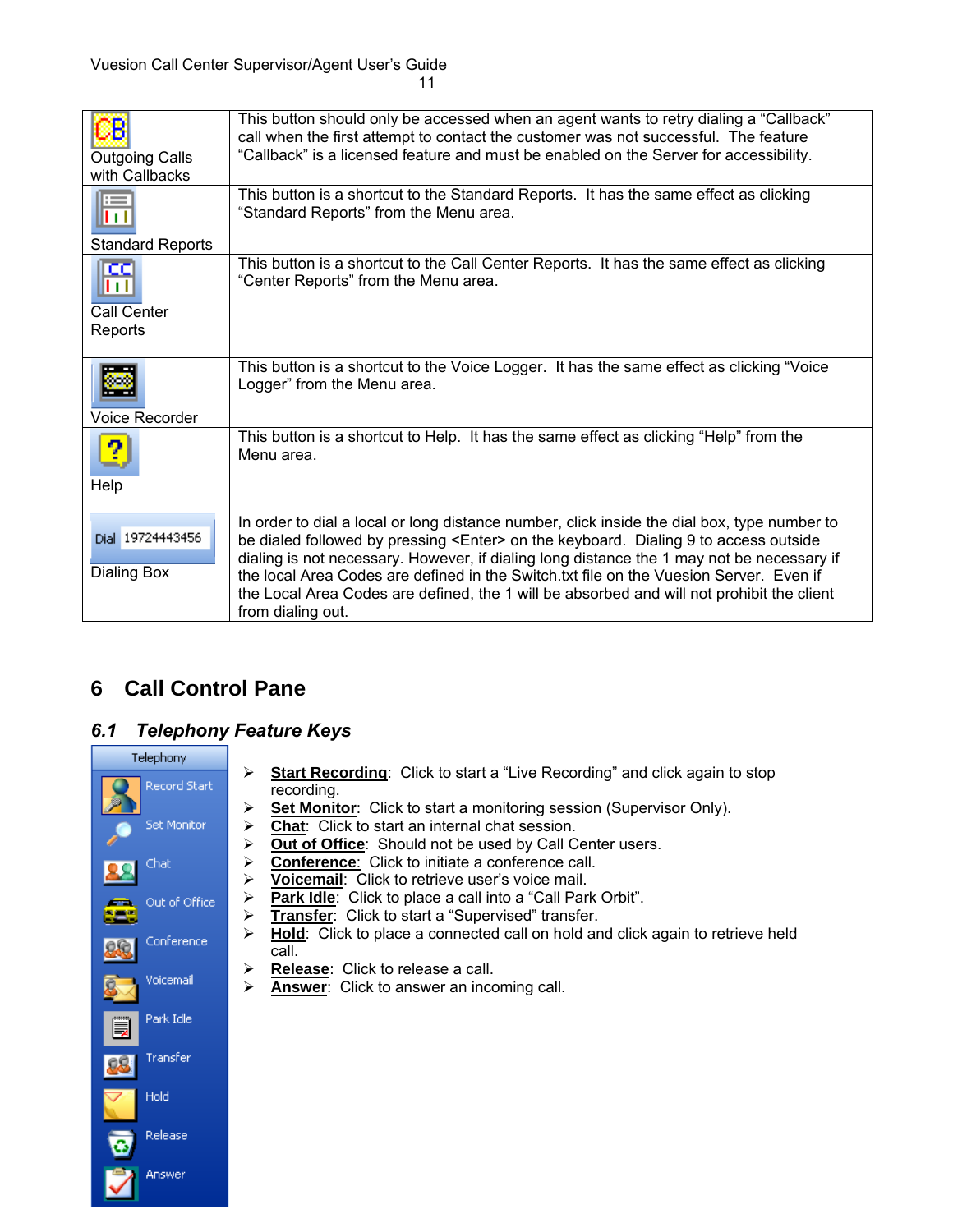Right clicking on any of the keys presents other options:

- ¾ **Delete**: Click to delete the key from the list.
- ¾ **List View**: Click to toggle between small and larger icons.
- ¾ **Move Up**: Click to move the key up.
- ¾ **Move Down**: Click to move the key down.

#### **NOTE**:

Right click options may be accessed from Telephony, My Views, and Contact Center key views.



### *6.2 Contact Center Status Feature Keys*

Contact Center agents and supervisors have status keys that allow them to set their status appropriately. Several functions are available and accessed via a simple left mouse click:



- **Login/Logout Key:** Agents can Login or logout by toggling the Login/Logout button. Also note that the system can be programmed to automatically logout agents at a specific time.
- **Set Break** Key: When the BREAK button is activated, the agent is unavailable to take calls. Break usually refers to normal scheduled breaks (lunch, morning, afternoon company breaks). This Icon changes color to reflect the Break state. When the break button is toggled off, the agent is available to take calls and the Break state is terminated.
- ¾ **Set Work** Key: At any time an agent can click on the WORK button to become unavailable to take calls. The Icon changes color to indicate the Work state. The agent returns to a ready state by clicking the WORK button again. If configured, the system may automatically place the agent in a work state after disconnecting from a skill call and automatically set the agent back to a ready state after a configurable time out. This is only relevant if the agent is involved with a skill call.

**Set P. Break** Key: When the Personal break button is activated, the agent is unavailable to take calls. This Icon changes color to reflect the Personal break

state. When the Personal break button is toggled off, the agent is available to take calls and the Personal break state is terminated.

- ¾ **Set Meet.** Key: When the MEETING button is activated, the agent is unavailable to take calls. This Icon changes color to reflect the Meeting state. When the Meeting button is toggled off, the agent is available to take calls and the Meeting state is terminated.
- ¾ **Set Outbound**: Should only be used when wanting to become part of an Outbound ACD Campaign calling agent.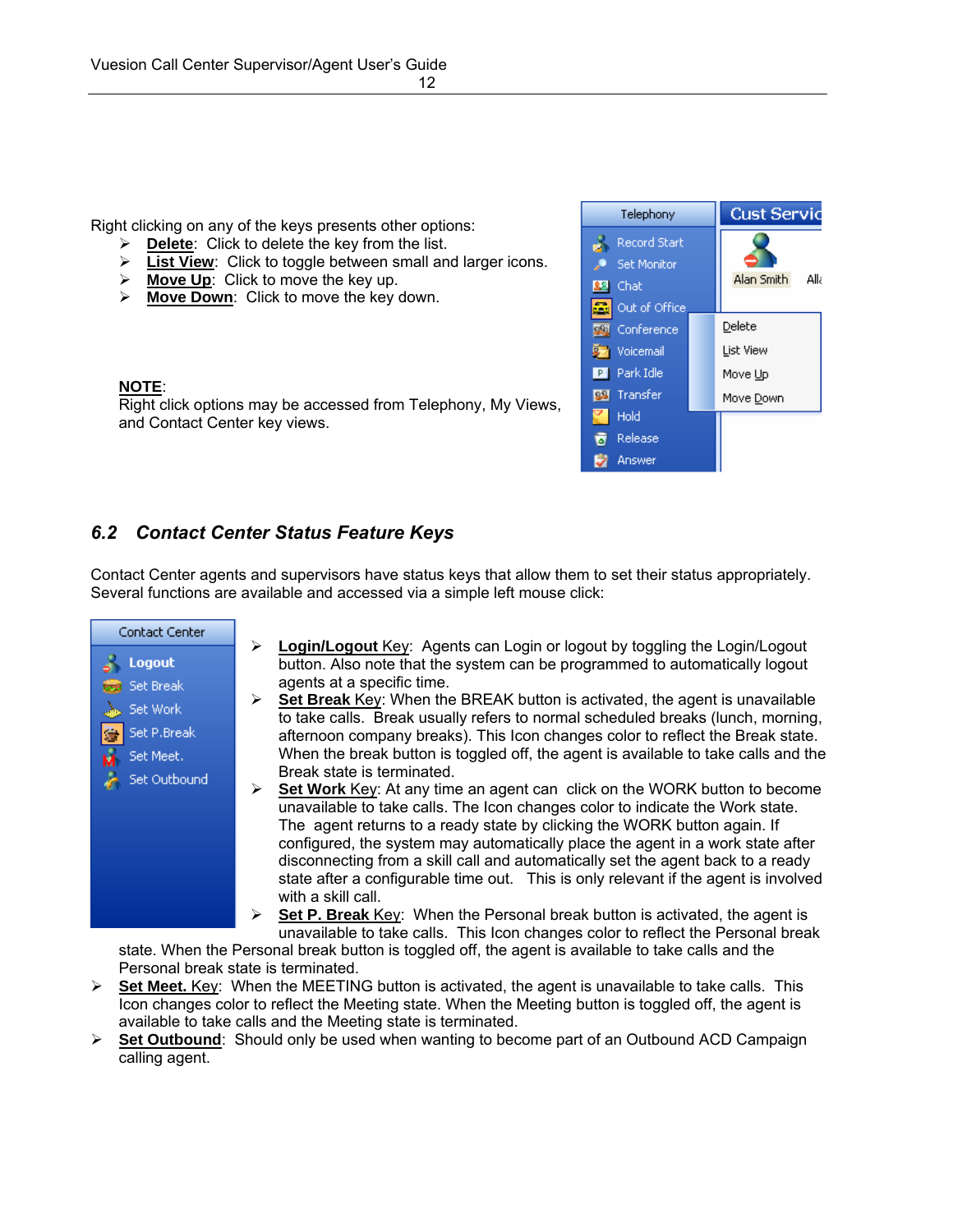#### *6.3 My Views*

Up to 12 personal views selection areas may be defined to help categorize the company's employees. Simply click on the preconfigured view to search for a user or station within the company.



### **7 Status View Pane**

#### **ICONS DECRIPTIONS:**

|          | Represents a telephone in an idle state or may have a call on hold.                                                                       |
|----------|-------------------------------------------------------------------------------------------------------------------------------------------|
| 7        | Represents a telephone busy on a phone call (internal or external).                                                                       |
|          | Represents a ringing telephone                                                                                                            |
|          | Represents a telephone that has Voicemail messages.                                                                                       |
| .<br>229 | Represents a telephone user that is "Out Of The Office" or in DND.<br><b>NOTE: Should not be used in Call Center environments!!!</b>      |
|          | Represents a user working remotely. This icon is a "virtual" extension on the system and<br>normally does not represent a physical phone. |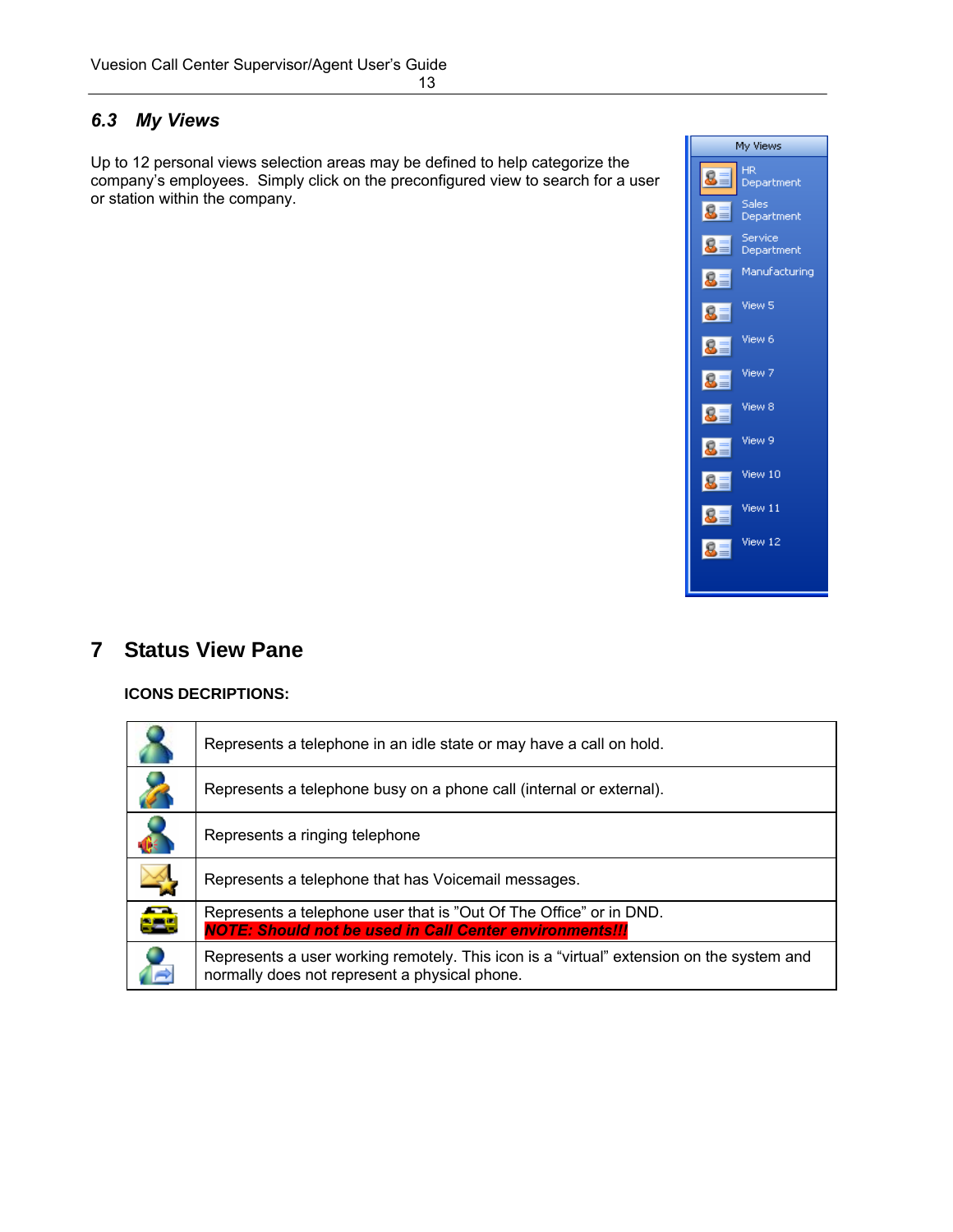### *7.1 Agent Near-Real time Statistics*

¾ **Call Center Supervisors** have instant access to near real time daily statistics on agents they supervise. Information such as number of calls taken, number of breaks, thresholds exceeded, and more are available by a simple right mouse click on the icon of agent.

| <b>Agent Realtime and Daily Statistics</b>   |                      |                      |                                  |                 |           |
|----------------------------------------------|----------------------|----------------------|----------------------------------|-----------------|-----------|
| Alan Smith                                   |                      |                      |                                  |                 |           |
| Login ID: 3000                               |                      |                      |                                  | Extension: 2000 |           |
| <b>Active States</b>                         | <b>Time Started</b>  | Duration             | Reason                           | Info            |           |
| <b>EE</b> Agent Ready<br>A<br>Signed-In      | 15:49:04<br>15:38:22 | 00:44:08<br>00:54:50 |                                  |                 |           |
| Daily Activities                             |                      | Daily Totals         | Daily Durations                  |                 | Set Ready |
| Agent Ready<br><b>Hnanswered</b><br>Answered | $\Omega$ 1           |                      | 00:53:46<br>00:00:11<br>00:00:00 |                 | Logout    |
| Pers.Breaks<br><b>Breaks</b><br>Meetings     | $\Omega$ 1           |                      | 00:00:52<br>00:00:00<br>00:00:00 |                 |           |
| Work/Wrap-up                                 | 02                   |                      | 00:00:08                         |                 | Exit      |

#### *7.1.1 Agent Status*

Supervisors may remotely control and view the status of agents:

- ¾ **Logout:** forces the status of an agent to be logged out.
- ¾ **Set Ready:** forces the status of an agent to the Ready state (idle and available to take calls).
- ¾ **Active States:** shows the current agent's status and sign in time.
- ¾ **Time Started:** shows the duration that the agent is in the current state and how long the agent has been logged in.
- ¾ **Daily Activities:** shows users states and call handling activity throughout the day.

#### *7.1.2 Agent Daily Summary*

- ¾ **Agent Ready:** Shows only the duration of how long the agent has been logged in and ready to handle a call.
- ¾ **Unanswered:** Number of unanswered calls from the call center queue. The agent is logged in and ready to receive calls. These calls are presented to the agent who did not answer them. The agent is automatically placed in Personal Break mode until the agent clicks on the Personal Break key to go back to Ready state.
- ¾ **Answered:** Number of answered calls from the call center queue.
- ¾ **Pers. Breaks:** Number of personal breaks the agent has taken since logged in.
- ¾ **Breaks:** Number of Breaks the agent has taken since logged in.
- ¾ **Meetings:** Number of Meetings the agent has taken since logged in.

**Work/Wrap-up:** Total time in (Hours, Minutes, Seconds) of the combined duration of all wrap up times taken since logged. When an agent terminates a call center call, the agent is automatically place in wrap up mode. The wrap up timeout is programmable and varies from 2 seconds to never.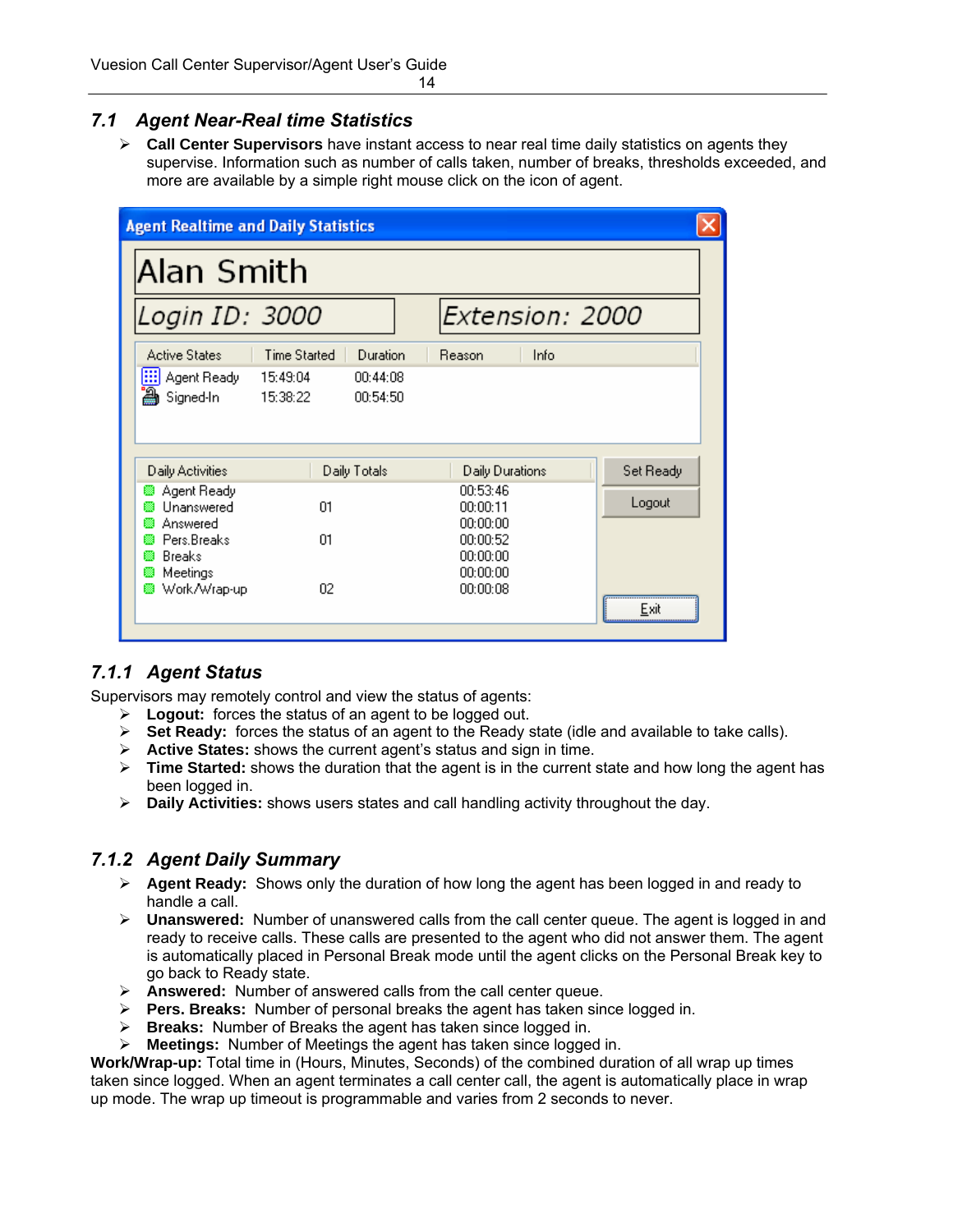#### **Preview Description**:

The "Preview" section under the Icon Status View area will display a user's extension number when placing the mouse on their icon. It will also display Extended States information if available.



### **8 Call Status Pane**

| 圓 | Status       | Number         | Name | Time     | Length   | From | ΙD | Info | Level |
|---|--------------|----------------|------|----------|----------|------|----|------|-------|
|   | On Hold      | 1-972-665-1002 |      | 10:13:21 | 00:00:19 |      |    |      |       |
|   | On Park 2900 | 1-845-665-1013 |      | 10:13:23 | 00:00:17 |      |    |      |       |
|   | Connected    | 1-972-665-1003 |      | 10:13:39 | 00:00:01 |      |    |      |       |

This area provides information on current calls managed by the Media Client user. It provides the following information:

- ¾ **Icon**: Icon view on the status of the call.
- ¾ **Status**: Description of the status of the call.
- ¾ **Number**: Inbound caller ID or outbound dialed number.
- ¾ **Name**: Name if provided by the central office or name programmed in the ANI routing tables by the system's administrator.
- ¾ **Time**: Start time on the call.
- ¾ **Length**: Call duration.
- **From:** Specified the originating line or extension number.
- ¾ **ID**: This field is used when customer database access is used to fetch and display the caller's ID from the database.
- ¾ **Info**: This field is used when customer database access is used to fetch and display the caller's Account number from the database.
- ¾ **Level**: This field is used when customer database access is used to fetch and display the caller's Level number from the database.

### **9 Telephony Feature Keys Operation**

#### *9.1 Answer a call*

| ® |          | Number                 | Name | Time | Length   | From | ID | Info | 0.14<br>Ш |
|---|----------|------------------------|------|------|----------|------|----|------|-----------|
| н | Incoming | 1013<br>. 1-845-665-11 |      |      | 00:00:08 |      |    |      | I         |

- ¾ **Answer key**: Answers the audibly ringing call. This button is particularly useful when using a headset. When the call is answered, the status changes from Ringing to Connected.
- $\triangleright$  The call can also be answered by clicking on the "Ringing" Icon to the left of the "Incoming" status field. This method is useful when several calls are ringing; the user is able to select which call to answer.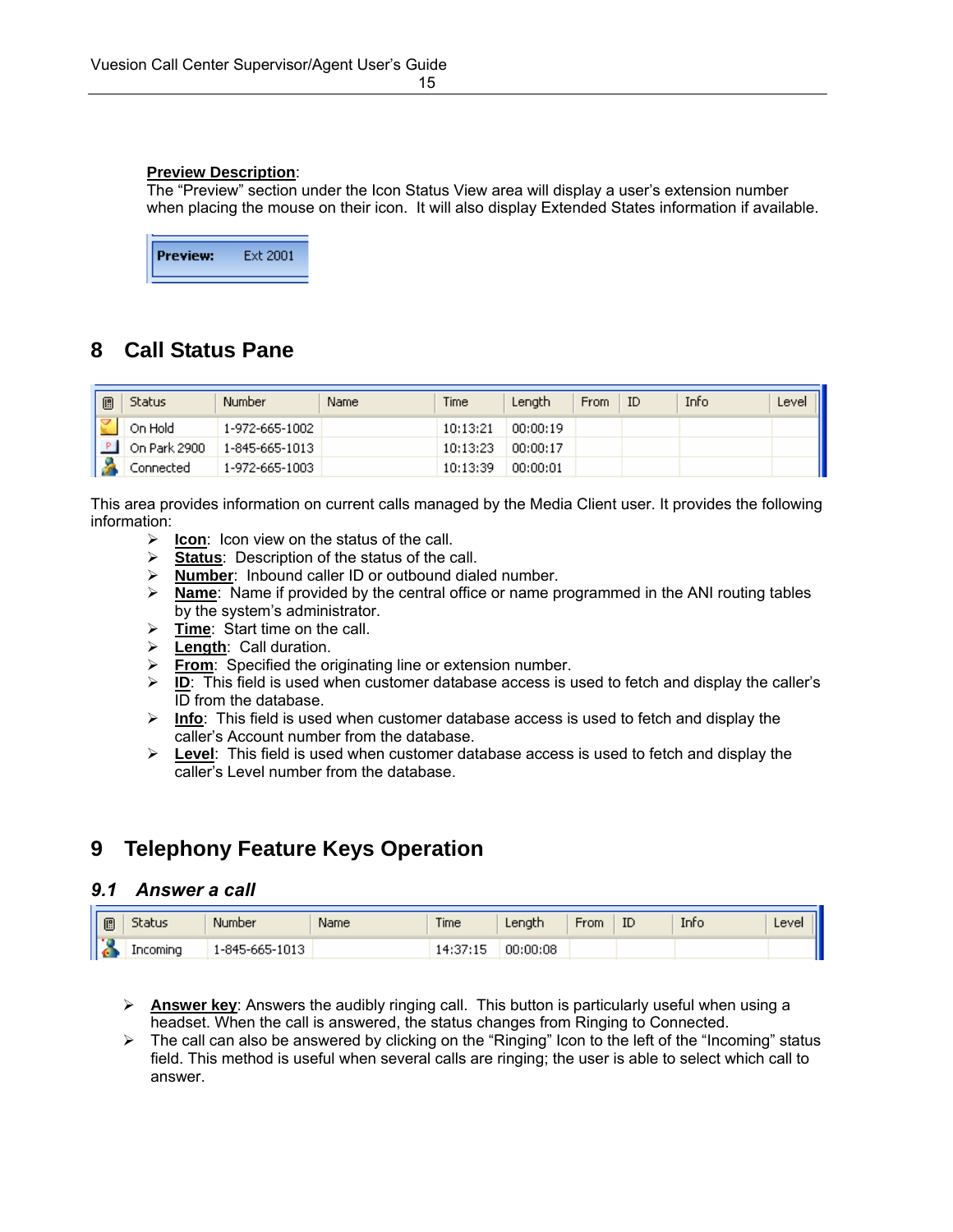| ® | Status    | Number         | Name | <b>Time</b> | Length:  | From | ID | Info | Level |
|---|-----------|----------------|------|-------------|----------|------|----|------|-------|
| œ | Connected | 1-845-665-1013 |      | 14.47.47    | 00:00:16 |      |    |      |       |

Once answered, the call status reflects the connected status as follows:

#### *9.2 Clear a Call*

¾ **Release key**: Releases the current connected call.

*Note: When the call is released and the associated CTI Media Super Console Telephone is a single line telephone, The "Initiating" icon shows in the Status field until the telephone is hung up.* 

#### *9.3 Transfer a Call*

- ¾ **One Click Transfer:** When Quick transfer is enabled (Configuration ►Feature Setup), and the user is in the connected state, simply left mouse-click on the icon of the desired extension, and the call is immediately transferred. The selected destination icon may be a local extension, remote extension, or virtual extension.
- ¾ **Transfer key:** This key is used primarily in supervised transfer conditions (Warm Transfer). While on a call in the connected state, the user may left-mouse-click the TRANSFER key followed by a left mouse click on the destination station. In supervised/screen mode, the user may wait for the called extension to answer before announcing the call. Once announced, left mouse click on the RELEASE key to complete the supervised transfer. If the called extension does not desire to take the call, the caller has to wait for the called extension to hang up before returning to the original call.
- ¾ **Transfer key (Retrieval):** When wanting to retrieve a supervised transfer call, single click the "Calling" icon in the Status field. By clicking the "Calling" icon, it will pull the call back so further options can be taken.

| 圓               | Status  | Number         | Name               | <b>Time</b> | Length'  | <b>From</b> | ID | Info | Level |
|-----------------|---------|----------------|--------------------|-------------|----------|-------------|----|------|-------|
|                 | On Hold | 1-845-665-1013 |                    | 14:53:40    | 00:00:18 |             |    |      |       |
| <b>CONTRACT</b> | Jalling | 2001           | <b>Betty Davis</b> | 14:53:56    | 00:00:02 |             |    |      |       |

#### *9.4 Hold a Call*

¾ **Hold key:** While on a call, click the Hold button to place a call on hold. Several calls may be placed on hold for later retrieval. When Hold is invoked the icon changes from Connected to "On Hold".

| 圓 | tatus      | Number            | Name | <b>Time</b>              | Length   | From | ID | Info | Level |
|---|------------|-------------------|------|--------------------------|----------|------|----|------|-------|
|   | Hold<br>JГ | 1013<br>-845-665- |      | 3:40<br>$-14.57$<br>エルシン | 00:00:18 |      |    |      |       |

- $\triangleright$  To retrieve a held call, simply click the Hold key again to retrieve the last caller put on hold.
- $\triangleright$  To retrieve and select a different held call, click on the Hold icon next to the "On Hold" Status field.

#### *9.5 Conference Calls*

¾ **Conference Key:** While on a call place the first call on hold. Make or receive the second call, when the second call is established click the CONFERE button to begin the conference.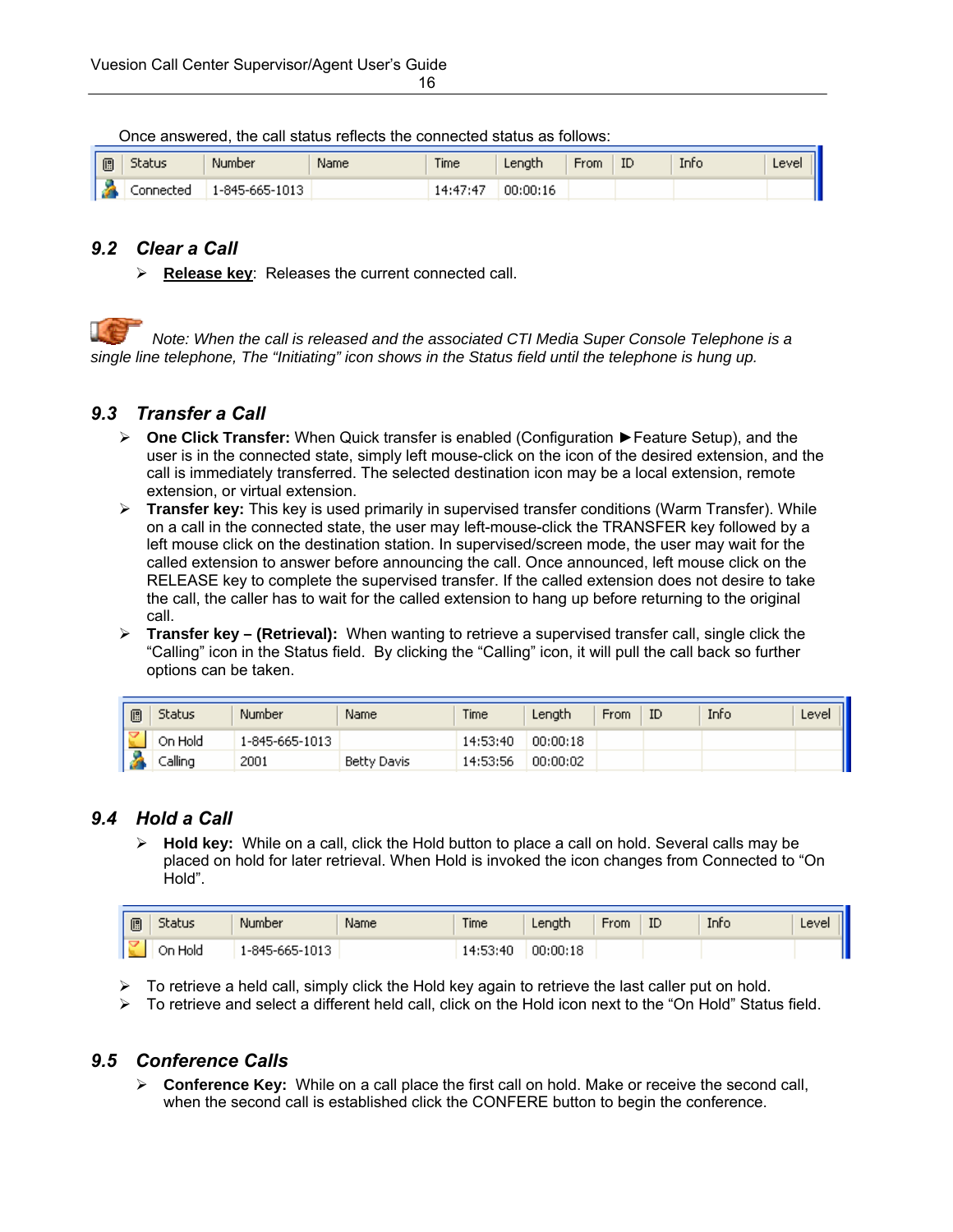17 and 17 and 17 and 17 and 17 and 17 and 17 and 17 and 17 and 17 and 17 and 17 and 17 and 17 and 17 and 17 an

| I®          | status     | Number        | Name | <b>Time</b> | Lenath   | From | ID | Info | Level |
|-------------|------------|---------------|------|-------------|----------|------|----|------|-------|
| <b>Page</b> | Conterence | ,2001<br>7801 |      | 14:19:35    | 00:00:27 |      |    |      |       |

The list of connected parties is displayed in the number field.

To add more parties, repeat the same steps as above. To release the conference, click RELEASE.

#### *9.6 Park Calls*

¾ **Park Idle Key:** While on a call, click the Park button to place a call on Park. A list of available Call Park Orbits is presented to the user. Click to choose an empty park location to park the call. Available park locations have an empty identifier. Park locations in use have a caller number identifier. Once the parked call is retrieved, the identifier is emptied.

|                                                                  | <b>Call Park Orbits</b>                                                                 |        |
|------------------------------------------------------------------|-----------------------------------------------------------------------------------------|--------|
| Available park locations.<br>The identifier is empty             | Park 2908<br>Park 2907<br>Park 2906<br>Park 2905<br>Park 2904<br>Park 2903<br>Park 2902 |        |
| Park orbit is in use.<br>The identifier is the<br>caller number. | Park 2901<br>Park 2909<br>Park 2900<br>1-845-665-1013                                   |        |
| <b>Park Indications:</b><br>⋗                                    |                                                                                         | Cancel |

Once the call is parked, the

Status field and Icon changes to an "On Park…" state as indicated below. Other client users will also notice a change on their "Park" key under the Telephone Key area to indicate there is a "parked" call.

| $\mathbb{B}$ | tatus      | Number               | Name | <b>Time</b>                        | enati.   | From | ID | Info | ever<br>-- |
|--------------|------------|----------------------|------|------------------------------------|----------|------|----|------|------------|
|              | Park<br>On | 1013<br>1-845-665-11 |      | $\alpha$ OF .<br>niuc,<br>ر بې باب | 00:00:14 |      |    |      | . .        |

#### *9.7 Paging to make announcements*

Page Key: This key allows the user to announce calls on the company wide speakers controlled by a paging system. This feature is generally used after parking a call. When the user is done paging, click the Release key to release from paging.

#### *9.8 Set a user as "In/Out of Office"*

¾ **Out of Office Key:** Use this button to indicate that a telephone user is in or out of the office. Left click once on the icon to be programmed and then click on the "Out of Office" key to toggle. Once the extension is successfully set "Out of Office", the corresponding icon is updated.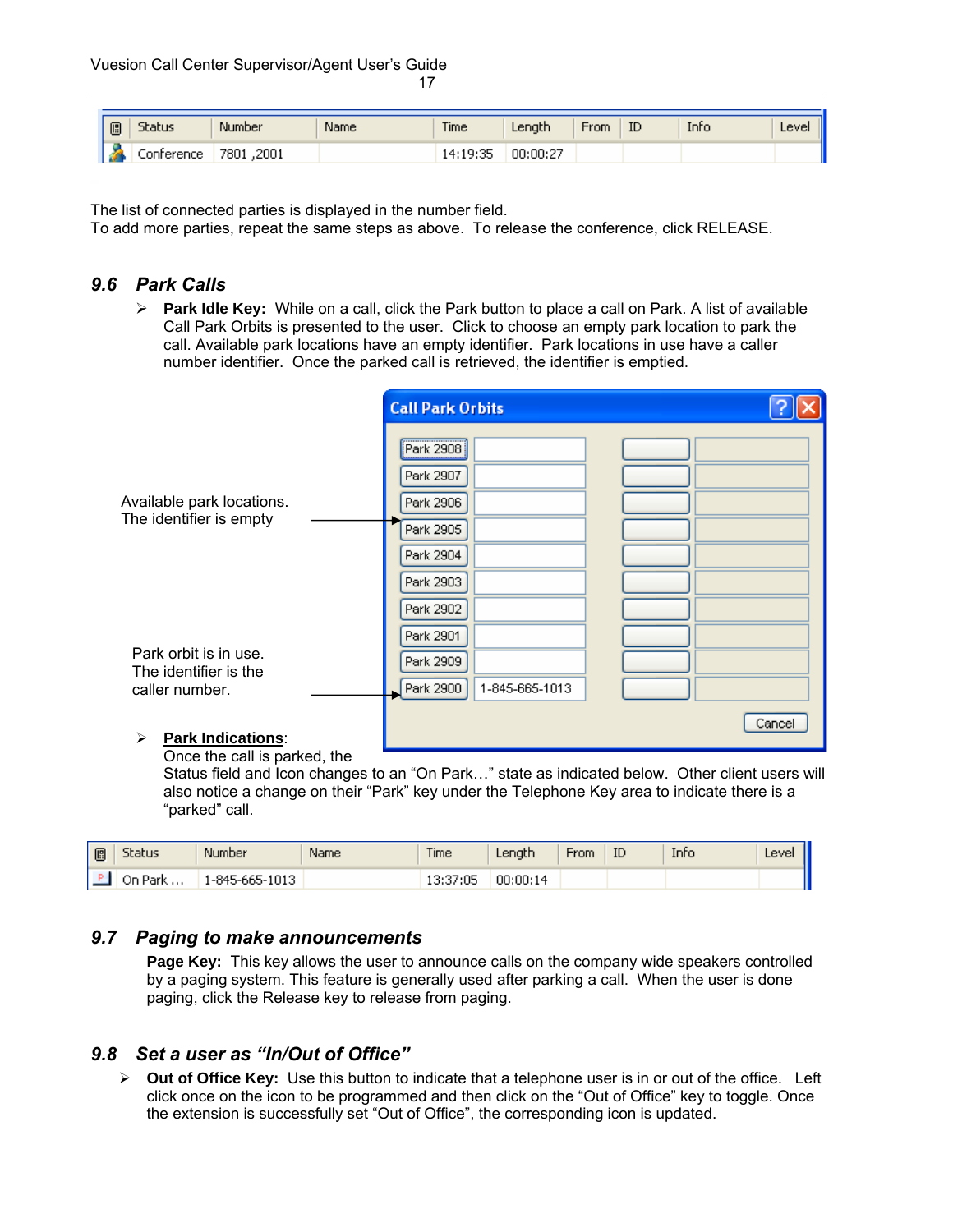#### *9.9 Quick Chat*

¾ **Chat Key:** Use this button to send text messages to another Super Console user. Left click once on the Chat button then click the icon of the person of who you want to have a LAN chat session. Type your message into the lower smaller text area (green) then click send.

| <b>Quick Chat with Carol Lindsey</b><br>$\ket{\cdot}$ 2001: Mr. Jones is on the phone asking for the new price list. Would you like to talk with him?<br>$\left <\right.$ 2002: Tell Mr. Jones the new price list will be available next week and to call me then to set up a<br>meeting. | Sent/Received                         |
|-------------------------------------------------------------------------------------------------------------------------------------------------------------------------------------------------------------------------------------------------------------------------------------------|---------------------------------------|
|                                                                                                                                                                                                                                                                                           | text area.                            |
| Mr. Jones stated he would call on Monday to schedule a meeting.<br>SEND                                                                                                                                                                                                                   | Compose<br>text to be<br>sent in this |
| Transfer the<br>will Call<br>Hold the<br>Send to my<br>Take a<br>-am not<br>Voicemail<br>call<br>Back.<br>Call<br>available<br>Message                                                                                                                                                    | area.                                 |

When users receive a text message, the Quick Chat screen pops automatically on the recipient's desktop screen. The recipient may type in a text response or simply click on one of the 6 preprogrammed response keys (Transfer the Call, Take a Message, I will Call Back, Hold the Call, I am not available, Send to my Voicemail).

¾ **Close the chat session:** Simply click on the close window sign to close the session.

¾

#### *9.10 Record*

¾ **Start Recording:** Click this button to start recording the current connected call and to quit recording, simply hang up to release the call or click the button a  $2^{nd}$  time to stop recording.

| 圓         | Status    | <b>Number</b>        | Name. | <b>Time</b> | enati.<br>Lor | -rom | ID | mh. | Level |
|-----------|-----------|----------------------|-------|-------------|---------------|------|----|-----|-------|
| a P<br>ТĽ | {ecording | .013<br>--845-665-11 |       | :34:40      | 00:00:09      |      |    |     |       |

Use the REC Stop/Start to start and stop the recording

*Note: The recorded files are stored in the user's voice mailbox, and are accessed by playing the recorded messages menu prompts (see voice mail user's guide). In Unified messaging mode, the recorded files may be sent to the user's Email Inbox*.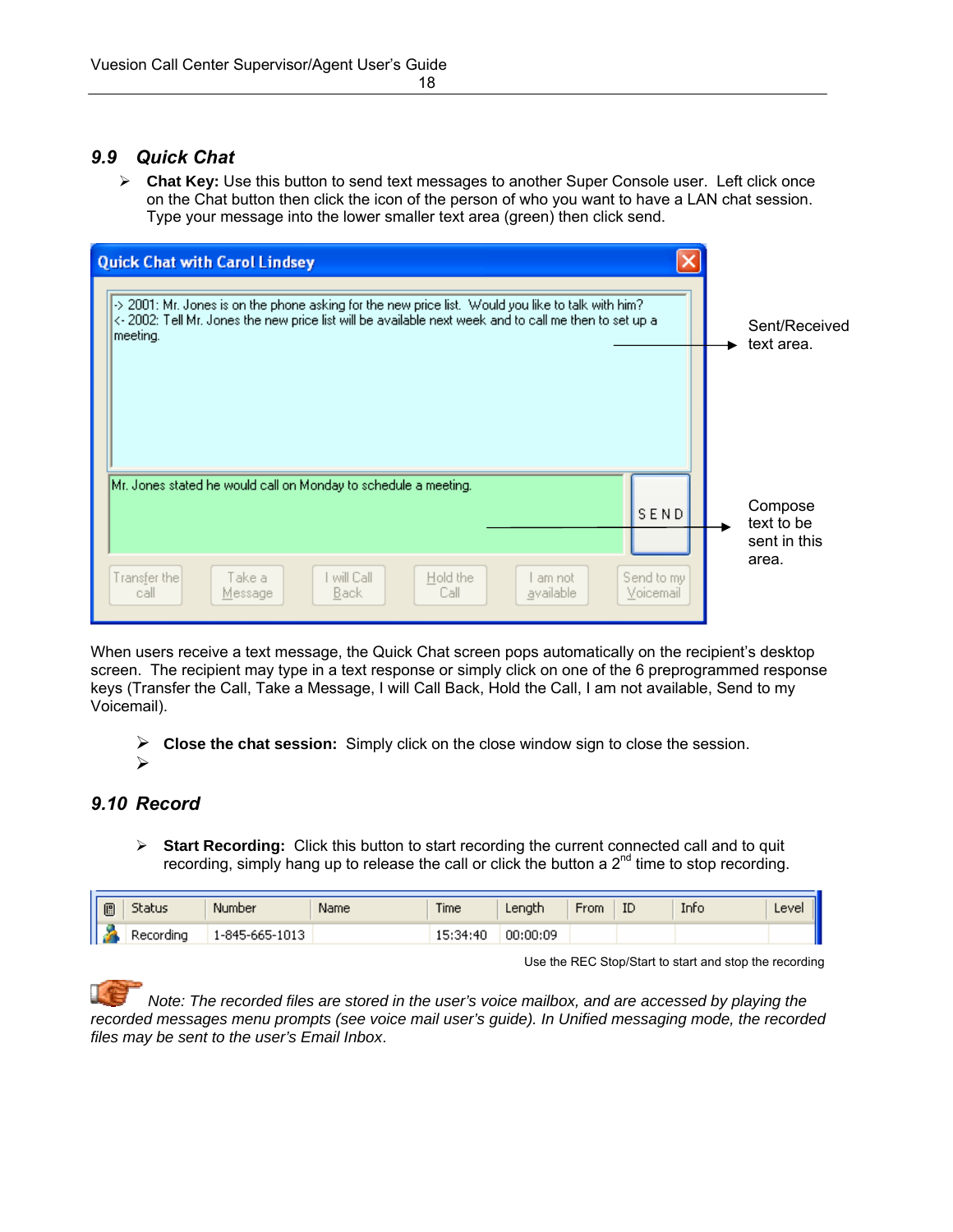### **10 Contact Center Wallboard**

The call center wallboard is composed of 4 areas:

|                         | In Queue        | Longest In Q Connected                  |          |    | Abandoned      | Answered |    | Overflowed |   | Call Backs    |              | Avg. Aband. | Avg. Queued         |
|-------------------------|-----------------|-----------------------------------------|----------|----|----------------|----------|----|------------|---|---------------|--------------|-------------|---------------------|
| <b>Customer Support</b> | <b>RO</b>       | $\big  \big  6 \big  \big  00:19 \big $ |          | G- | $\overline{2}$ |          | 22 | 41         |   | CB            | $\mathbf{0}$ |             | 6 00:15 6 00:33     |
| Sales                   | <b>RQ</b>       | $\bigcirc$ 01:47                        | $\bf{0}$ | (m |                |          |    |            | 0 | <b>B.</b>     | $\bf{0}$     | 6 00:15     | $\frac{1}{2}$ 00:40 |
|                         |                 |                                         |          |    |                |          |    |            |   |               |              |             |                     |
| <b>ACD Group Names</b>  | Rescue<br>Queue | Real-time status                        |          |    |                |          |    |            |   | Daily Summary |              |             |                     |

### *10.1 ACD Group Names*

- $\triangleright$  Clicking on the ACD group name allows the user to navigate between ACD group views.
- $\triangleright$  Individual agents and supervisors show the skill-sets they belong to.
- $\triangleright$  Up to 18 skill-set rows can be shown per desktop client.
- $\triangleright$  If an agent is configured in multiple skill-sets, the skill-set name and wallboard information is automatically populated upon agent login. The client software automatically populates and updates the view name and layout upon agent login. Agents are not permitted to alter, add or delete icons from the skill set view name.
- $\triangleright$  When a call is presented to an agent in multiple skill-sets, the active skill-set is highlighted with a blue background color. In the example above, Customer Support skill-set name is highlighted indicating that it is the current skill-set receiving the call.

#### *10.2 Rescue Queue*

- $\triangleright$  When calls are queued in a skill, a supervisor or agent may press the RQ key to be presented new window with a list of calls in queue. To retrieve a call, simple double click on the status column of the call to answer.
- ¾ This feature is only available for agents/supervisors allowed by class of service to rescue the queue.
- $\triangleright$  Calls will only show in the rescue queue list when calls are queued, but will not show while in Announcements.

In the example below, there are 3 calls queues in Customer Support skill-set. To retrieve the 3<sup>rd</sup> call from queue, allowed users simply double click on the status column of the 3<sup>rd</sup> line to pickup the call from queue.

| <b>Customer Support</b> |              |            |          |    |         |        |       |                   |        | $\boxed{\times}$ |
|-------------------------|--------------|------------|----------|----|---------|--------|-------|-------------------|--------|------------------|
| Status                  | Number       | Name       | Time     | ID | Account | Level  | Info1 | Info <sub>2</sub> | Called |                  |
| In Queue                | 509-5005     | New Mexico | 11:42:05 |    | 404     | 00     |       |                   | 1042   |                  |
| 000<br>In Queue         | 509-5003     | New Mexico | 11:42:17 |    | 404     | 00     |       |                   | 1043   |                  |
| In Queue                | 972-509-5004 | New Mexico | 11:42:38 |    | 404     | $00\,$ |       |                   | 1043   |                  |
|                         |              |            |          |    |         |        |       |                   |        |                  |
|                         |              |            |          |    |         |        |       | Eescue            | Ext    |                  |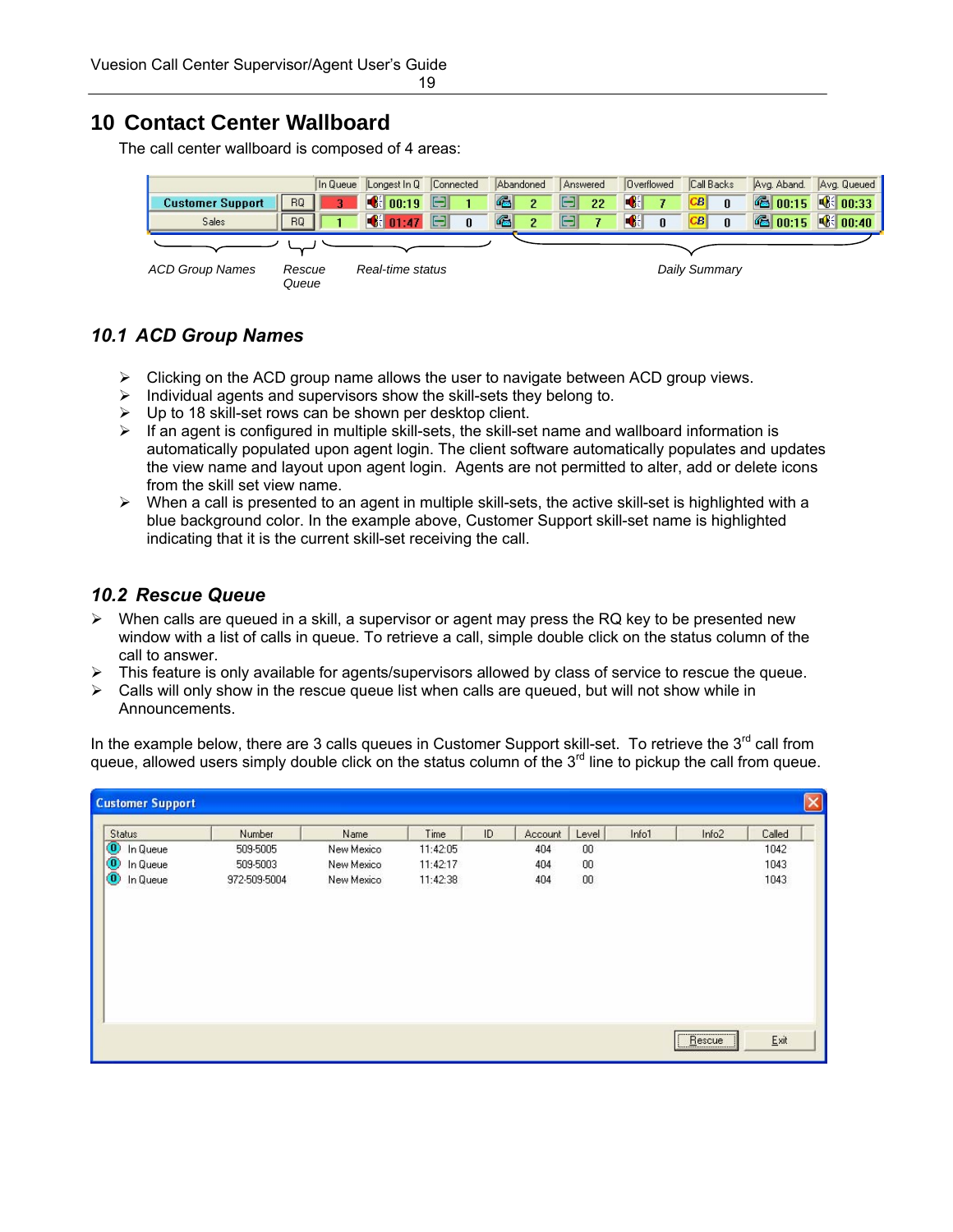### *10.3 Near-Real-time Status*

This area shows the current status of the skill. It shows the number of calls queued, the longest time of a call in the queue and number of calls connected.

- ¾ **In queue**: shows the number of calls in queue. When the pre-configured threshold is reached or exceeded, the background color changes from green to red.
- ¾ **Longest in Q**: shows the longest holding call in the queue. When the pre-configured threshold is reached or exceeded, the background color changes from green to red.
- ¾ **Connected**: shows the total number of calls connected with agents in the skill-set. This number is updated in real-time.

### *10.4 Daily Statistics and Summary*

This area reports the daily peaks and averages on the key call elements for a skill. It shows the total number of abandoned, answered and overflowed calls. It also shows averages of time duration of abandoned and queued calls. These times are reset at 12:01 AM every day. See CTI Media Call Reports for information on detailed and summary reports.

- $\triangleright$  **Abandoned**: shows the daily total number of calls that abandoned while in queue.
- ¾ **Answered**: shows the daily total number of calls answered
- ¾ **Overflowed**: shows the daily total number of calls that overflowed to another destination. The overflow time and destination are pre-configured per skill-set
- ¾ **Call Backs**: Future feature
- $\triangleright$  **Avg Aband.**: shows the average hold time before callers hang up while waiting in queue.
- $\triangleright$  **Avg. Queued**: shows the average hold time before calls are answered from the queue. The number is also referred to as "average time to answer".

### **11 Keyboard Quick Access Keys**

When the CTI Media Client Software is used. Some limited features can be accessed via keyboard. This is only possible when the Client Software is in scope (Window Selected and active).

- $\triangleright$  SPACE bar  $\rightarrow$  Answer Call
- $\triangleright$  Numeric Keypad: "Del"  $\rightarrow$  Clear
- $\triangleright$  Numeric Keypad: "Enter"  $\rightarrow$  Dial
- $\triangleright$  Numeric Keypad: "+"  $\rightarrow$  Hold
- $\triangleright$  Numeric Keypad: " "  $\rightarrow$  Transfer